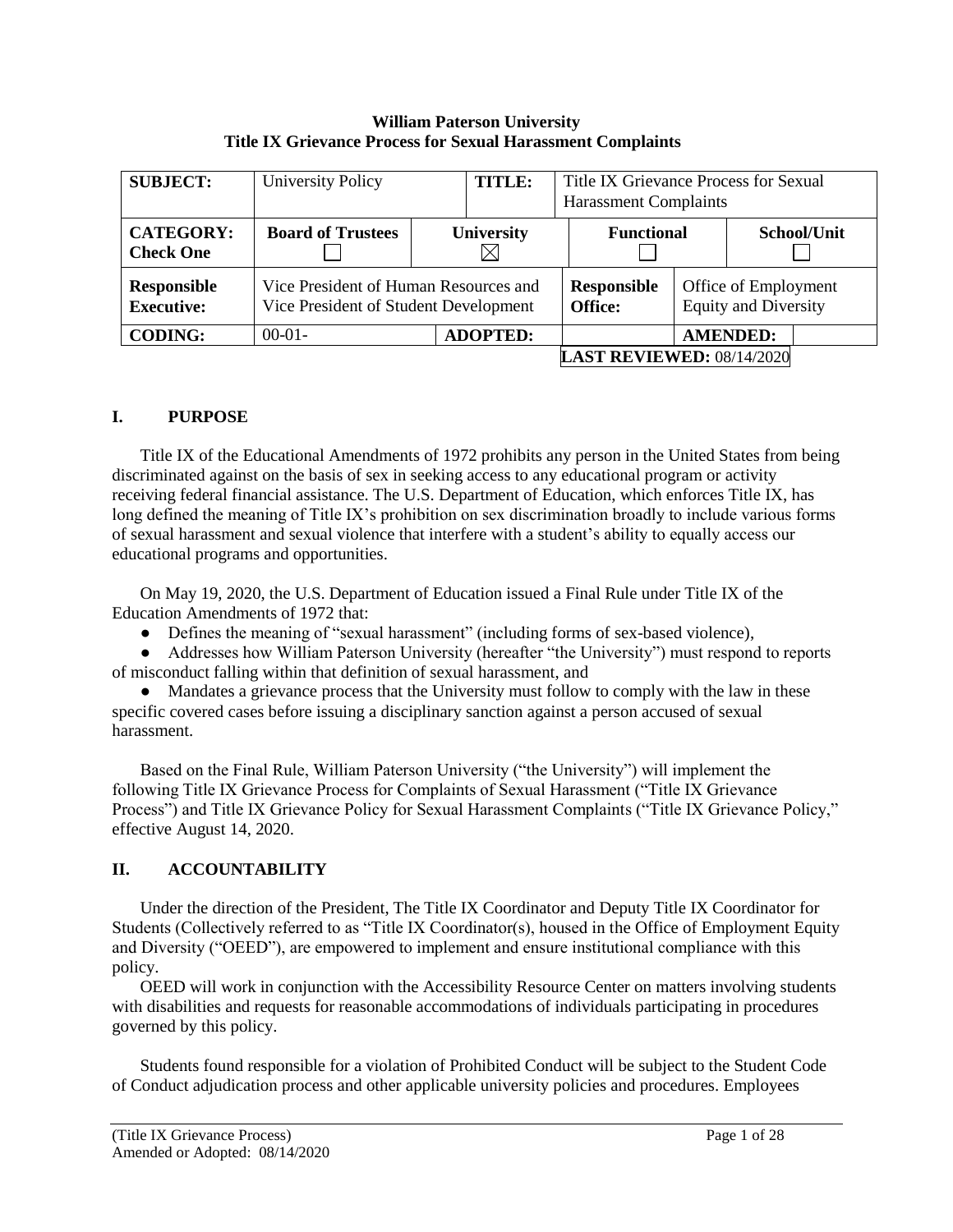found responsible for a violation of Prohibited Conduct will be subject to disciplinary proceedings and other applicable university policies and procedures.

## **III. APPLICABILITY**

The Title IX Grievance Policy address reports of sexual harassment based upon gender, gender identity, and sexual orientation made by students or employees.

This policy and these procedures applies to current students; current employees; recognized student organizations; applicants for admission and/or employment; visitors and guests, when the alleged conduct occurs (A) in the United States, (B) in the University's program or activity and (C) when the alleged conduct, if true, would constitute covered sexual harassment as defined in this policy.

For matters that do not meet the definition of sexual harassment, the University reserves the right to address the misconduct under other applicable University policies and procedures.

### **IV. DEFINITION(S)**

See Section V "Definitions" of the Title IX Grievance Policy for Sexual Harassment Complaints

## **V. POLICY**

See Title IX Grievance Policy for Sexual Harassment Complaints

## **VI. THE TITLE IX GRIEVANCE PROCESS**

### **I. How to File a Complaint**

### **A.** Who to Contact

1. The Title IX Coordinator is responsible for investigating student complaints involving employees and contractors. The Title IX Coordinator is:

Regina A. Tindall, JD. Title IX Coordinator/Director, Compliance & Employee Relations 358 Hamburg Turnpike Wayne, NJ 07474-091 TitleIX@wpunj.edu 973-720-2389

2. The Deputy Title IX Coordinator for Students is responsible for investigating student complaints involving other students. The Deputy Title IX Coordinator for Students is:

Ashante S. Connor, MS. HRD, ABD Deputy Title IX Coordinator for Students 358 Hamburg Turnpike Wayne, NJ 07474-091 TitleIX@wpunj.edu 973-720-2389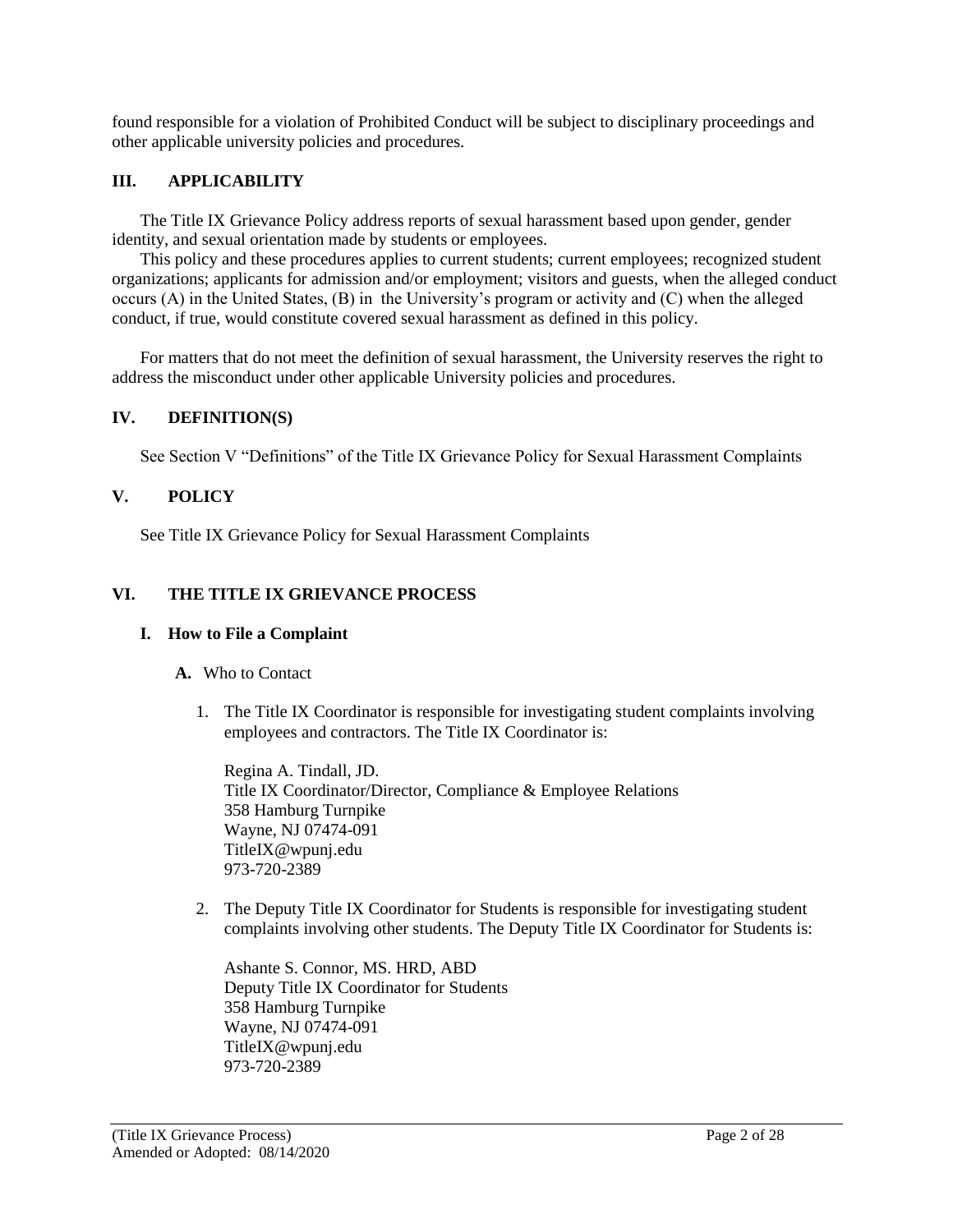- 3. Any person may report Sexual Harassment at any time to the Title IX Coordinator or Deputy Title IX Coordinator ("Title IX Coordinators"). Reports may be made in person, or by mail, telephone or email using the contact information listed above.
- 4. It is a violation of these procedures for anyone to make false accusations of Sexual Harassment or Sexual Assault. Failure to prove a claim of Sexual Harassment or Sexual Assault, however, is not equivalent to making a false accusation. Sanctions may be imposed for intentionally making groundless or malicious accusations of Sexual Harassment or Sexual Assault.

# **B. Initial Assessment**

- 1. Upon receiving a notice of allegations of sexual harassment, a Title IX Coordinator will: a. Assess the allegation(s);
	- b. Determine whether the alleged conduct would present a potential violation of the Title IX Grievance Policy and whether further action from the Title IX Coordinator(s) is required based on the alleged conduct.
	- c. Notify the Complainant to offer Supportive Measures and
	- d. Invite Complainant to preliminary interview to review allegation(s) and to discuss the Formal Complaint process.
- 2. A Formal Complaint does not need to be filed with the Office of Employment, Equity and Diversity ("OEED") to receive Supportive Measures or interim protections.

# **C. Preliminary Interview**

- 1. Complainant and the Title IX Coordinator (s) will meet to obtain facts of the occurrence that will enable the Title IX Coordinator (s) to assess the nature and circumstances of the allegation (s) and institute appropriate Supportive Measures and interim protections, if applicable.
- 2. At the conclusion of the preliminary interview, the Title IX Coordinator (s) will determine, in consultation with the Complainant, the appropriate resolution route, which may include:
	- a. No further action,
	- b. Alternative resolution process (only if the Respondent is a student), or
	- c. The initiation of the Formal Complaint and formal grievance process.
- 3. Alternative resolution may not be offered in matters of sexual assault or in cases where the Respondent is a University employee. The Title IX Coordinator (s) in consultation with the complainant, will determine alternative resolution is appropriate. Though participation in alternative resolution is voluntary for both parties, the Title IX Coordinators retain sole discretion if alternative resolution shall be offered.
- 4. A Formal Complaint does not need to be filed with the Office of Employment, Equity and Diversity ("OEED") to receive supportive measure and interim protections.
	- 5. If a Complainant does not wish to make a Formal Complaint, the Title IX Coordinator(s) may determine a Formal Complaint is necessary. The University will inform the Complainant of this decision in writing, and the Complainant need not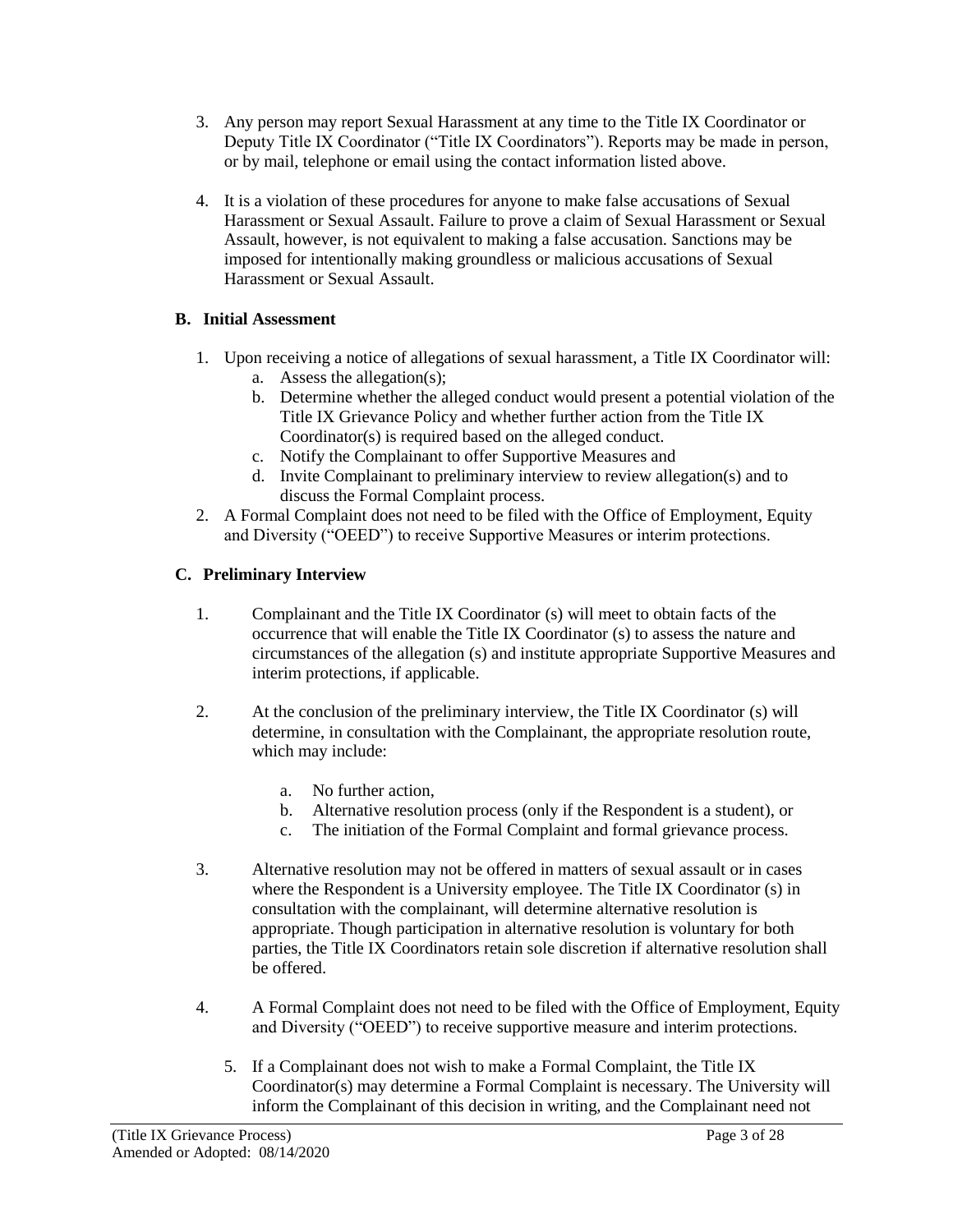participate in the process further but will receive all notices issued under the Title IX Grievance Policy and this process.

# **D. Formal Complaint Process**

- 1. The Formal Complaint must allege sexual harassment as defined under the Title IX Grievance Policy, meaning that the conduct that is the subject of the complaint must (a) meet the definition of sexual harassment as defined in the Title IX Grievance Policy, (b) have occurred on campus, within a program or activity, or in a building owned or controlled by a student organization that is officially recognized by the University, (c) have occurred in the United States, (d) and, at the time of filing a Formal Complaint, a Complainant must be participating in or attempting to participate in the education program or activity of the University, including as an employee. A complaint may also be filed by the Title IX Coordinator(s) who has received a report of Sexual Harassment.
- 2. The timeframe for the Title IX Grievance Process begins with the filing of the Formal Complaint. The Grievance process will be concluded within a reasonably prompt manner, and no longer than 120 business days. The Process may be extended for a good reason, including but not limited to the absence of a party, a party's advisor, or a witness; concurrent law enforcement activity; or the need for language assistance or accommodation of disabilities.
- 3. The Formal Complaint should specify sufficient details known such as:
	- a. Allegations of sexual harassment under the Title IX policy;
	- b. Date, time and location of the alleged incident;
	- c. Parties involved;
	- d. The name of the individual, if known, who is alleged to have engaged in conduct that would constitute sexual harassment as defined by the Title IX Grievance Policy.
- 4. The Formal Complaint must be physically or digitally signed and dated by the Complainant or Title IX Coordinator(s).
- 5. The Formal Complaint may be sent to the Title IX Coordinator(s) in person, by mail, or by email.
- 6. A Complainant who files a formal complaint may elect, at any time, to address the matter through the University's Informal Resolution Process provided the Respondent is another student. Information about this process is available here at Student Sexual Misconduct and Non-Discrimination Policy and Procedures.

# **E. Determining Jurisdiction**

1. After a preliminary interview and/or upon receipt of a Formal Complaint, the Title IX Coordinator(s) will determine if the Title IX Grievance Process should apply to the Formal Complaint. The Grievance Process will apply when all of the following elements are met: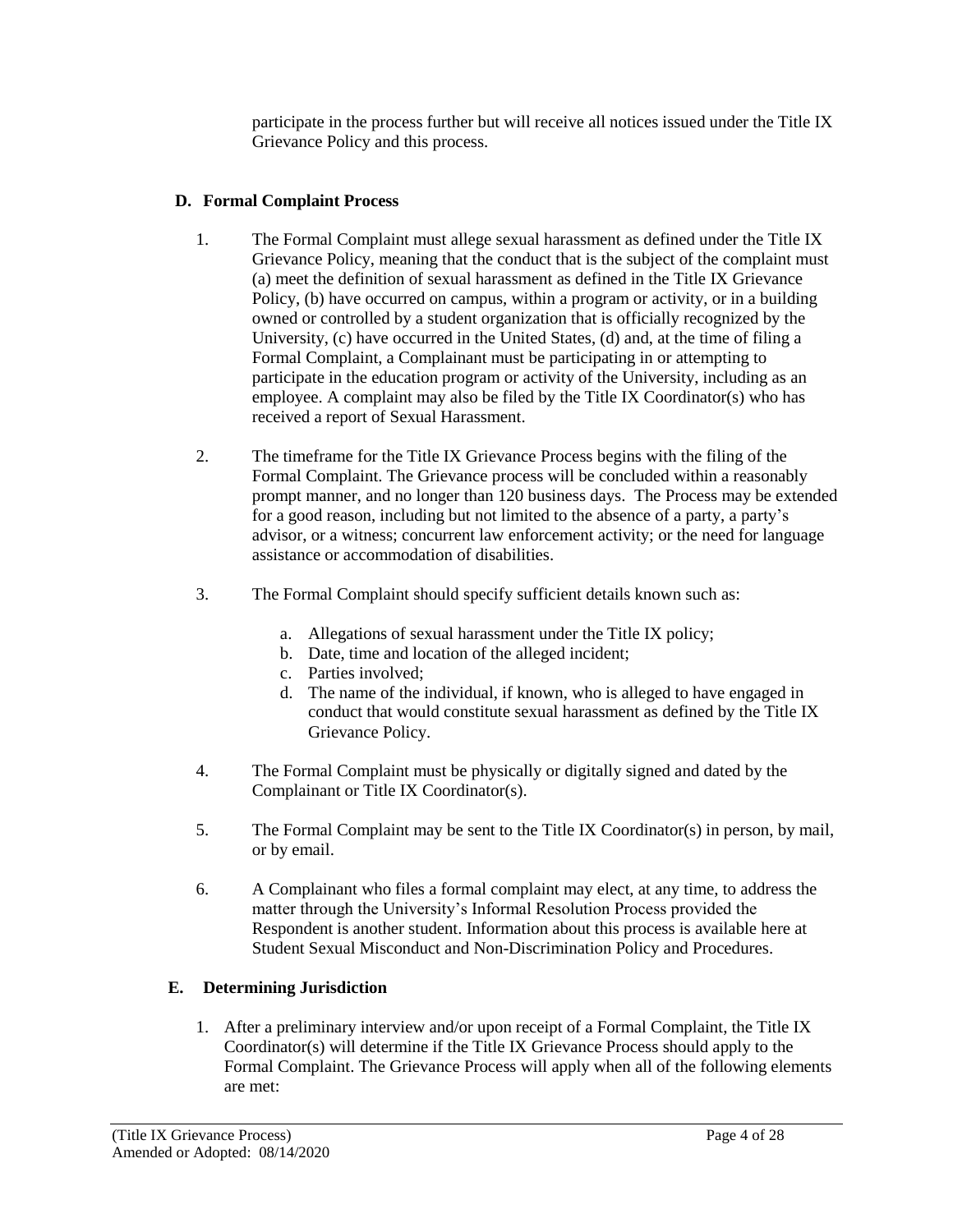- a. The conduct is alleged to have occurred on or after August 14, 2020;
- b. The conduct is alleged to have occurred in the United States;
- c. The conduct is alleged to have occurred in University's program or activity; and
- d. The alleged conduct, if true, would constitute covered sexual harassment as defined in this policy.
- 2. If all of the elements are met, the University will investigate the allegations according to this Grievance Process.

# **F. Multi-Party Situations**

The University may consolidate formal complaints alleging covered sexual harassment against more than one Respondent, or by more than one Complainant against one or more Respondents, or by one party against the other party, where the allegations of covered sexual harassment arise out of the same facts or circumstances.

## **G. Allegations Potentially Falling Under Two Policies**

If the alleged conduct, if true, includes conduct that would constitute covered sexual harassment and conduct that would not constitute covered sexual harassment, the Title IX Grievance Process will be applied to investigation and adjudication of only the allegations that constitute covered sexual harassment.

### **H. Mandatory Dismissal**

1. If the conduct alleged does not occur in the University's jurisdiction, the Title IX Coordinator(s) must notify the parties that the Formal Complaint is being dismissed for the purposes of the Title IX Grievance Policy. Each party may appeal this dismissal using the procedure outlined in "Appeals," below.

### **I. Discretionary Dismissal**

- 1. The Title IX Coordinator(s) may dismiss a formal complaint brought under the Title IX Grievance Policy, or any specific allegation raised within that Formal Complaint, at any time during the investigation or hearing, if:
	- a. A Complainant notifies the Title IX Coordinator(s) in writing that they would like to withdraw the Formal Complaint or any allegations raised in the Formal Complaint;
	- b. The Respondent is no longer enrolled in or employed by the University; or,
	- c. If specific circumstances prevent the University from gathering evidence sufficient to reach a determination regarding the Formal Complaint or allegations within the Formal Complaint.

Any party may appeal a dismissal determination using the process set forth in "Appeals," below.

### **J. Notice of Dismissal**

Upon reaching a decision that the Formal Complaint will be dismissed, the University will promptly send written notice of the dismissal of the Formal Complaint or any specific allegation within the Formal Complaint, and the reason for the dismissal, simultaneously to the parties via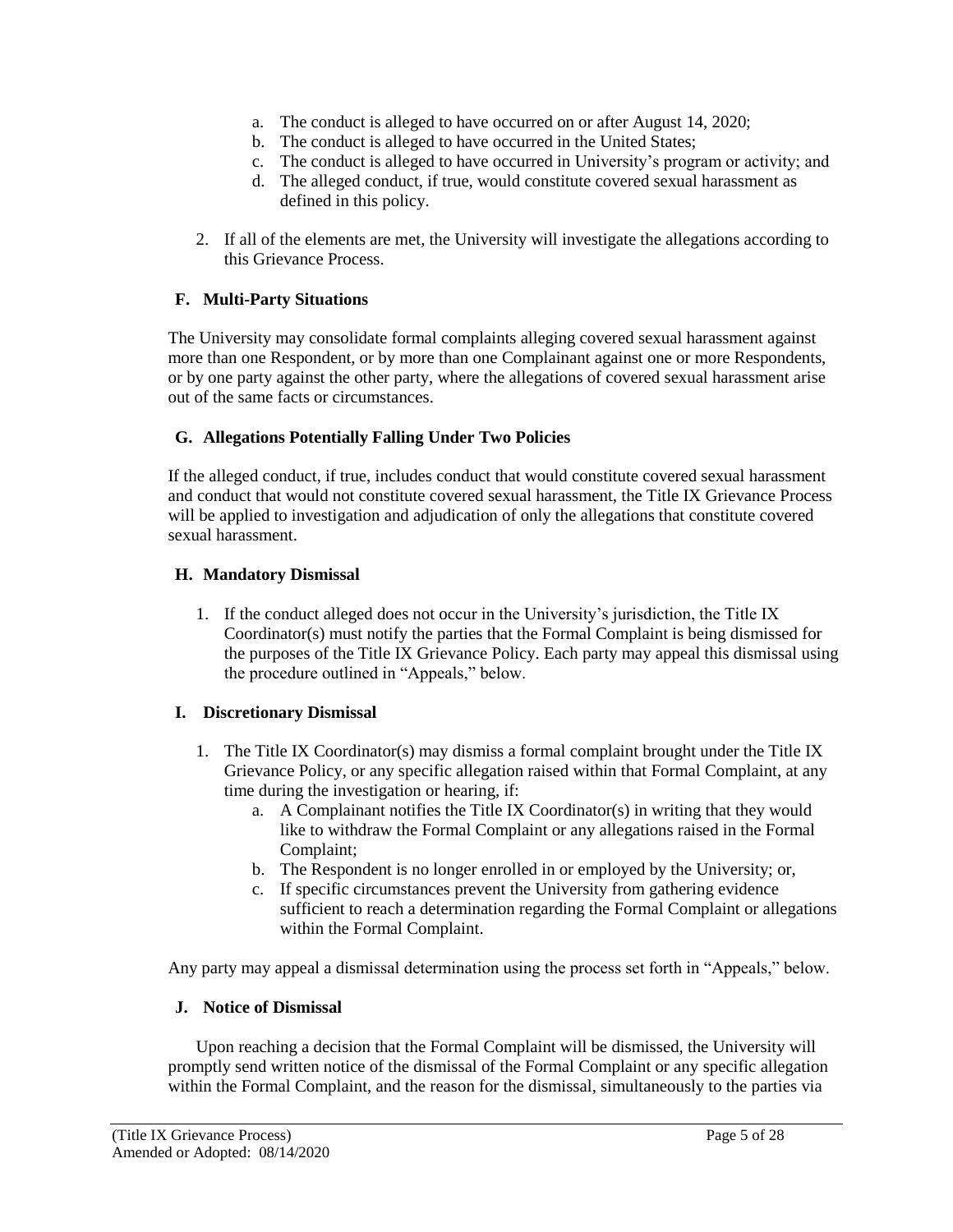their University email accounts. It is the responsibility of parties to maintain and regularly check their email accounts.

## **K. Notice of Removal**

Upon dismissal for the purposes of Title IX, the University retains discretion to address allegations under other University Policies and procedures.

## **L. Notice of Allegations**

- 1. The Title IX Coordinator (s) will draft and provide the Notice of Allegations to any party to the allegations of sexual harassment. Such notice will occur as soon as practicable, after the University receives a Formal Complaint of the allegations, if there are no extenuating circumstances.
- 2. The parties will be notified via their University email accounts if they are a student or employee, and by other reasonable means if they are neither. The University will provide sufficient time for the parties to review the Notice of Allegations and prepare a response before any initial interview.
- 3. The Title IX Coordinator(s) may determine that grounds for mandatory dismissal of the Formal Complaint exist and will issue a Notice of Dismissal. If such a determination is made, any party to the allegations of sexual harassment identified in the Formal Complaint will receive the Notice of Dismissal in conjunction with or in separate correspondence after, the Notice of Allegations.
- 4. The Notice of Allegations will include the following:
	- a. Notice and hyperlink to the University's Title IX Grievance Policy and Process, including and any informal resolution process, if applicable.
	- b. Notice of the allegations potentially constituting covered sexual harassment, and sufficient details known at the time the Notice is issued, such as the identities of the parties involved in the incident, if known, including the Complainant; the conduct allegedly constituting covered sexual harassment; and the date and location of the alleged incident, if known.
	- c. A statement that the Respondent is presumed not responsible for the alleged conduct and that a determination regarding responsibility is made at the conclusion of the grievance process.
	- d. A statement that the parties may have an advisor of their choice, who may be, but is not required to be, an attorney.
	- e. A statement that before the conclusion of the investigation, the parties may inspect and review evidence obtained as part of the investigation that is directly related to the allegations raised in the Formal Complaint, including the evidence upon which the University does not intend to rely in reaching a determination regarding responsibility, and evidence that both tends to prove or disprove the allegations, whether obtained from a party or other source.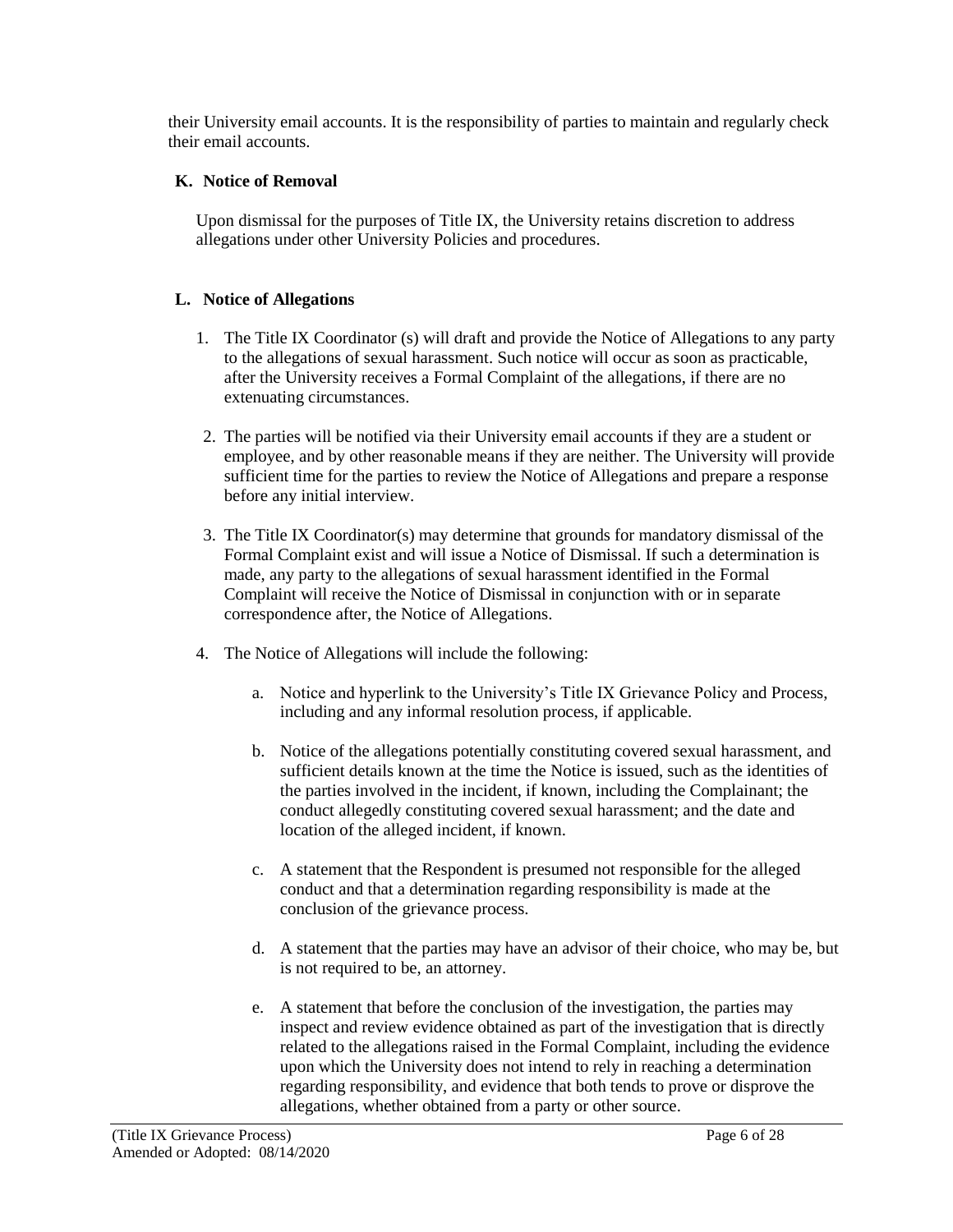f. A statement that no employee or student who in good faith files a report, provides information for an investigation, or testifies in any proceeding under this Policy shall be subjected to adverse employment or educational consequences based upon such involvement or be the subject of retaliation. Shall inform the parties of any provision in the University's' Student Code of Conduct (or employees policies) other University policy, including but not limited to knowingly making false statements and retaliation

### **M. Ongoing Notice**

- 1. If, in the course of an investigation, the University decides to investigate allegations about the Complainant or Respondent that are not included in the Notice of Allegations and are otherwise covered "sexual harassment" falling within the Title IX Policy, the University will notify the parties whose identities are known of the additional allegations via their University email accounts or other reasonable means.
- 2. The parties will be provided sufficient time to review the additional allegations to prepare a response before any initial interview regarding those additional charges.

### **N. Notice of Meetings and Interviews**

The University will provide, to a party whose participation is invited or expected, written notice of the date, time, location, participants, and purpose of all hearings, investigative interviews, or other meetings with a party, with sufficient time for the party to prepare to participate.

# **O. Delays**

Each party may request a one-time delay in the Grievance Process of up to five (5) days for good cause (granted or denied in the sole judgment of the Title IX Coordinator, Deputy Title IX Coordinator for Students, Director of Student Conduct, or designee) provided that the requestor provides reasonable notice and the delay does not overly inconvenience other parties.

For example, a request to take a five day pause made an hour before a hearing for which multiple parties and their advisors have traveled to and prepared for shall generally not be granted, while a request for a five day pause in the middle of investigation interviews to allow a party to obtain certain documentary evidence shall generally be granted.

The Title IX Coordinator (s), or designee shall have sole judgment to grant further pauses in the Process.

### **II. Investigation/Grievance Process**

### **A. General Rules of Investigations**

- 1. The Title IX Coordinator(s) and/or an investigator(s) will perform an investigation within a reasonably prompt timeframe after issuing the Notice of Allegations.
- 2. The University and not the parties, has the burden of proof and the burden of gathering evidence, i.e. the responsibility of showing a violation of this Policy has occurred. This burden does not rest with either party, and either party may decide not to share their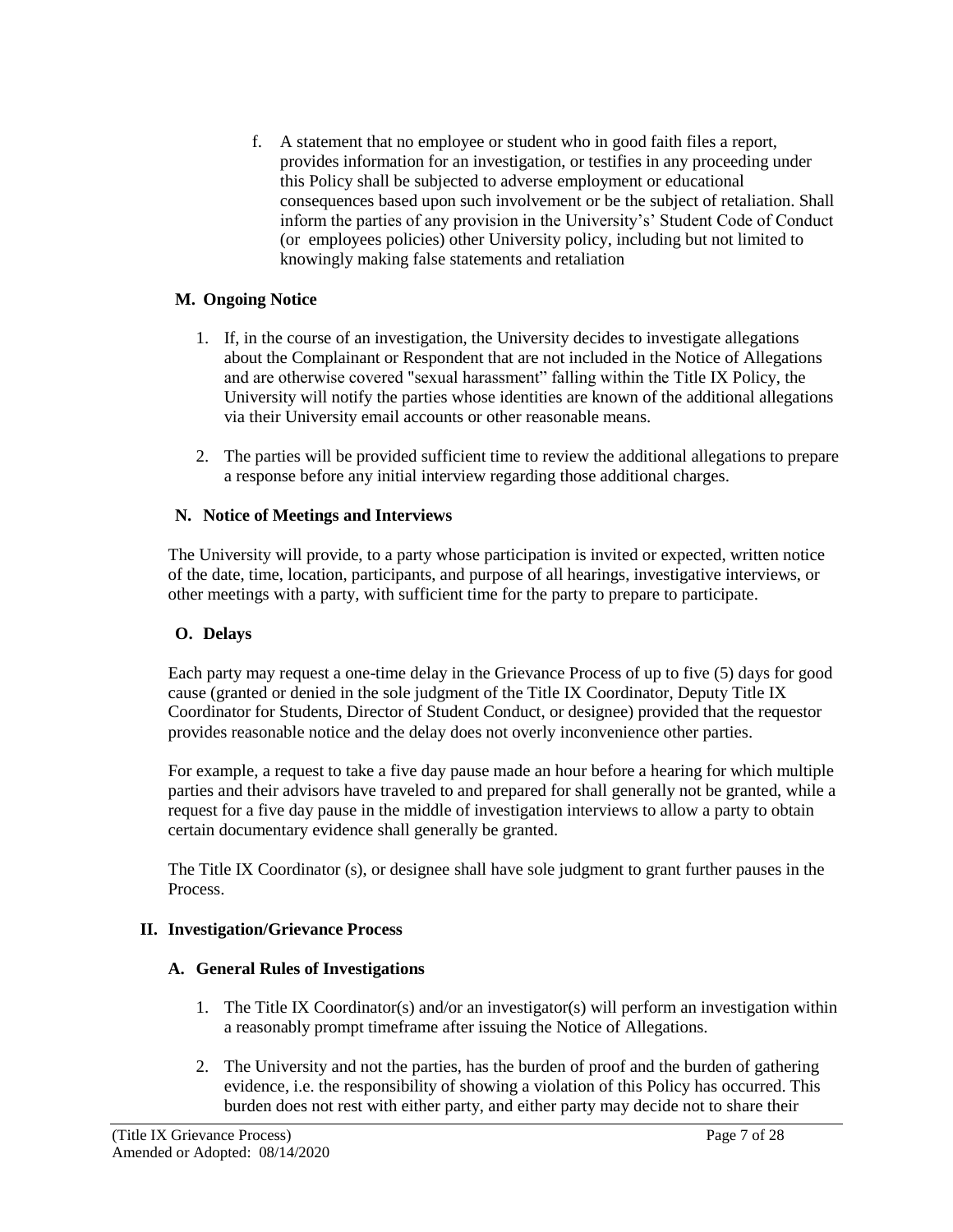account of what occurred or may decide not to participate in an investigation or hearing. This does not shift the burden of proof away from the University and does not indicate responsibility.

3. The University cannot access, consider, or disclose medical records without a waiver from the party (or parent/guardian, if applicable) to whom the records belong or of whom the records include information. The University will provide an equal opportunity for the parties to present witnesses, including fact and expert witnesses, and other inculpatory and exculpatory evidence, (i.e. evidence that tends to prove and disprove the allegations) as described below.

# **B. Representation During the Grievance Process**

- 1. **Student Advisors** Students have the right to be accompanied by an advisor during the investigation and Proceedings. The advisor may be any individual of the student's choice, including, a lawyer, a family member, faculty or other employee. Advisors may attend meetings with the student, assist a student during the investigation, submit evidence for the student, inspect and review evidence, prepare and submit responses to the investigator, respond to charges filed against the student, attend live hearings, and file an appeal. A student who does not have an advisor for the hearing shall be provided an advisor by the Deputy Title IX Coordinator for Students, or designee, to conduct crossexamination for the student at the hearing. The advisor assigned to the student may, but is not required to be, an attorney.
- 2. **Employee Advisors** Employees have the right to be accompanied by an advisor of their choice during the investigation and Proceedings. An advisor may be any individual of the employee's choice, including, a lawyer, a family member, and faculty or other employee, or a representative of a union in which the employee is a member. Advisors may attend meetings with the employee during the investigation, submit evidence for the employee, prepare and submit responses to the investigator, respond to charges filed against the employee, attend live hearings, and file an appeal for the employee. An employee who does not have an advisor for the hearing, shall be provided an advisor by the Title IX Coordinator, or their designee, to conduct cross-examination for the employee at the hearing. The advisor assigned to the employee may, but is not required to be, an attorney.

# **C. Inspection and Review of Evidence**

- 1. Prior to the completion of the investigation, the parties will have an equal opportunity to inspect and review the evidence obtained through the investigation. The purpose of the inspection and review process is to allow each party the equal opportunity to meaningfully respond to the evidence prior to conclusion of the investigation. The names and other identifying information of individuals in the report may be redacted if required by the Family Educational Rights and Privacy Act ("FERPA").
- 2. Respondent, Complainant and their advisors must keep the evidence confidential and not share it with anyone except for the purpose of gathering and presenting relevant evidence to provide to the investigator within the 10-day period. Failure to abide by this confidentiality obligation will subject the Complainant, Respondent and advisor to disciplinary action by the University.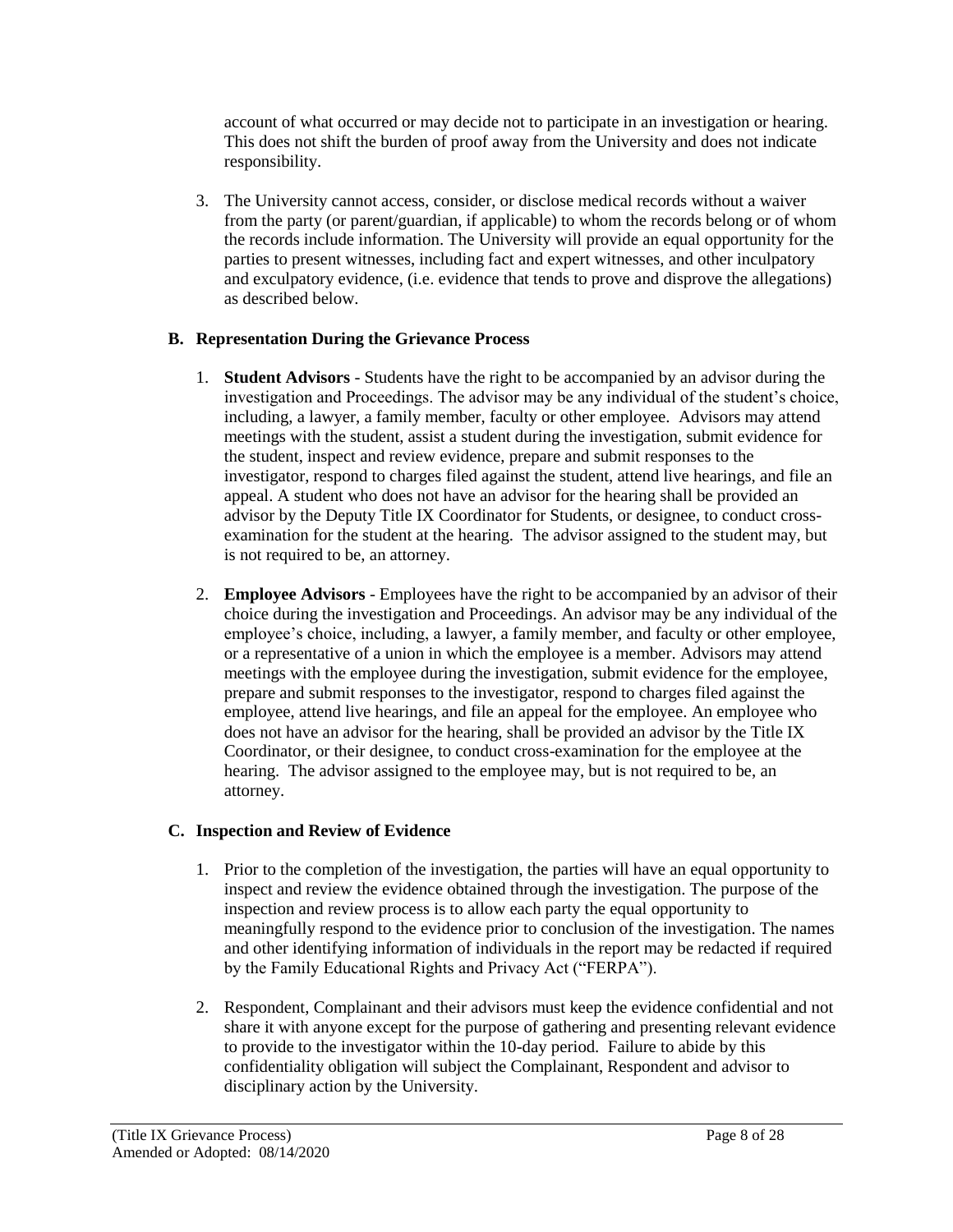- 3. Evidence that will be available for inspection and review by the parties will be any evidence that is directly related to the allegations raised in the Formal Complaint. It will include any:
	- a. Evidence that is relevant, even if that evidence does not end up being relied upon by the University in making a determination regarding responsibility;
	- b. Inculpatory or exculpatory evidence (i.e. evidence that tends to prove or disprove the allegations) that is directly related to the allegations, whether obtained from a party or other source.
- 4. All parties must submit any evidence they would like the investigator to consider prior to when the parties' time to inspect and review evidence begins.
- 5. The University will send to the parties the evidence made available for each party and each party's advisor, if any, to inspect and review through an electronic format or a hard copy. The University is not under obligation to use any specific process or technology to provide the evidence and shall have the sole discretion in terms of determining format and any restrictions or limitations on access.
- 6. The parties will have ten (10) business days to inspect and review the evidence and submit a written response by email to the investigator, citing any further information, evidence, or witnesses that they would like considered. The investigators will consider the parties' written responses before determining that fact-finding is complete. If neither party submits a written response, fact-finding is determined to be complete. Any new information that is relevant to the investigation will be revealed to both the Complainant and the Respondent.
- 7. The University will provide the parties up to ten (10) business days to provide a response, after which the investigator will not accept a late submission.
- 8. Any evidence subject to inspection and review will be available at any hearing, including for purposes of cross-examination.
- 9. The parties and their advisors must sign an agreement not to disseminate any of the evidence subject to inspection and review or use such evidence for any purpose unrelated to the Title IX grievance process.
- 10. The parties and their advisors agree not to photograph, scan, or otherwise copy, duplicate or share the evidence.

### **D. Inclusion of Evidence Not Directly Related to the Allegations**

Evidence obtained in the investigation that is determined in the reasoned judgment of the investigator not to be directly related to the allegations in the Formal Complaint will not be disclosed, or may be appropriately redacted before the parties' inspection to avoid disclosure of personally identifiable information of a student. Any evidence obtained in the investigation that is kept from disclosure or appropriately redacted will be documented in a "privilege log" that may be reviewed by the parties and their advisors, if any.

### **E. Investigative Report**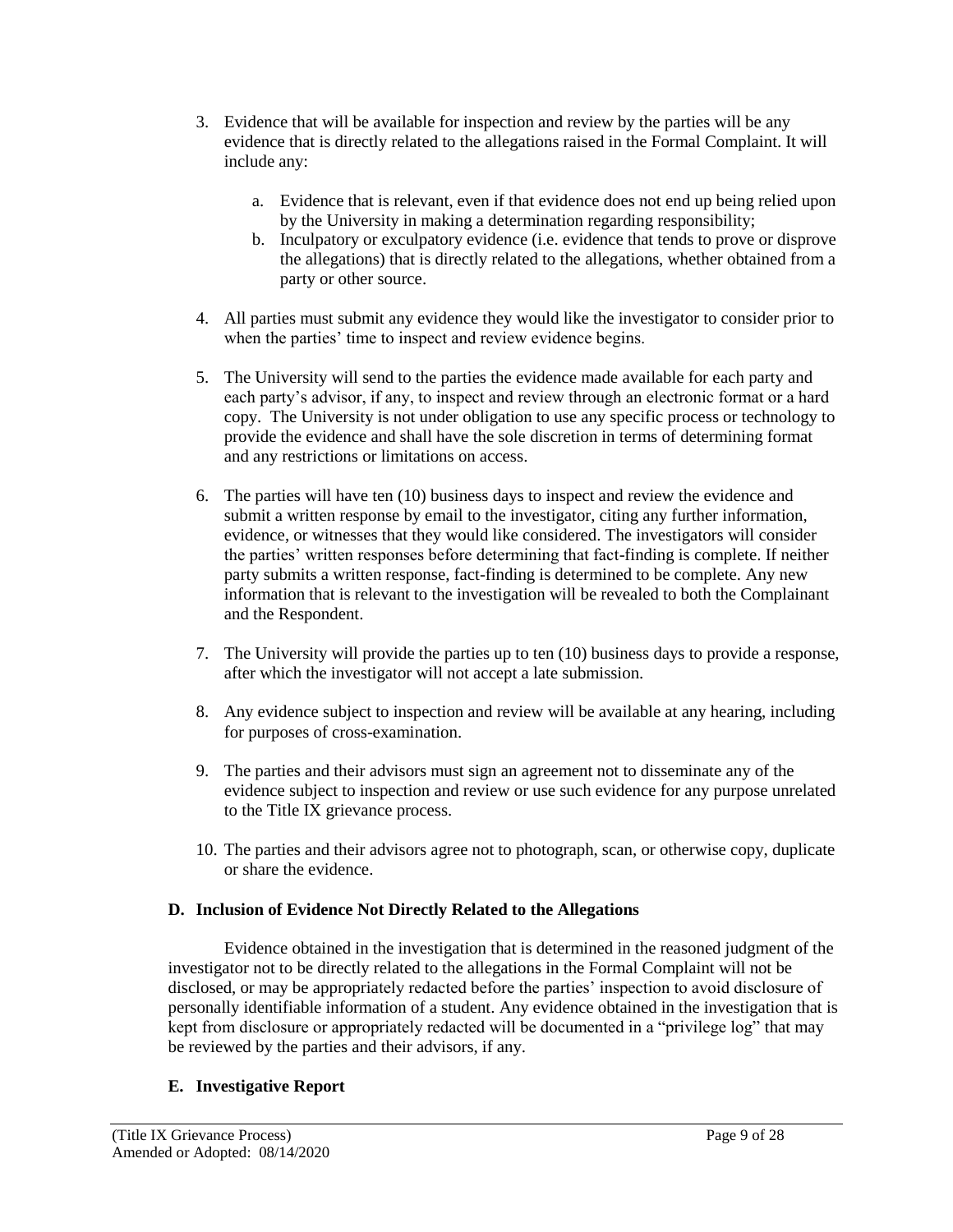- 1. The Title IX Coordinator(s) serving as investigators and/or an investigator designated by the Title IX Coordinator(s) will create an Investigative Report. The report will summarize the relevant exculpatory and inculpatory evidence, and findings of credibility will be noted. The report shall be provided to the Complainant, Respondent and their advisors in electronic format or hard copy for review at least ten (10) business days prior to the hearing in an electronic format or a hard copy for each party's review and written response.
- 2. The Investigative Report is not intended to catalog all evidence obtained by the investigator, but only to provide a fair summary of that evidence. The Respondent, Complainant and their advisors must keep the investigator's report confidential and not share it with anyone. Failure to abide by this confidentiality obligation may subject the Complainant, Respondent and advisor to disciplinary action by the University.
- 3. The investigator may redact irrelevant information from the Investigative Report when that information is contained in documents or evidence that is/are otherwise relevant.

## **III. Hearings**

## **A. Pre-Hearing Preparation**

- 1. The Title IX Coordinator(s) or designee will prepare all parties for participation in the Live Hearing.
- 2. The Title IX Coordinator(s) or designee will review and coordinate logistics for the hearing including, determining availability of all relevant parties, scheduling room locations, and access to technology.
- 3. The Title IX Coordinator(s) or designee will ensure any evidence inspected and reviewed by the parties will be available at any hearing, including for purposes of crossexamination.
- 4. The Title IX Coordinator(s), or designee will serve as silent observer during the live hearing process as a policy, process, and compliance advisor only. The Title IX Coordinator(s) or designee will not weigh-in on decision making, matters of relevance, or questioning phase, but may answer questions related to University policies, procedures, and other state, federal or local laws.
- 5. Advisors shall prepare questions for cross-examination and email them to the Title IX Coordinators at least five (5) business days prior to the live hearing. The Title IX Coordinators will include them with the evidence and other material provided to the hearing officer/panel

### **B. General Rules of Hearings**

- 1. The University will not issue a disciplinary sanction arising from an allegation of covered sexual harassment without holding a live hearing.
- 2. The live hearing may be conducted with all parties physically present in the same geographic location, or, at the University's discretion, any or all parties, witnesses, and other participants may appear at the live hearing virtually through video conference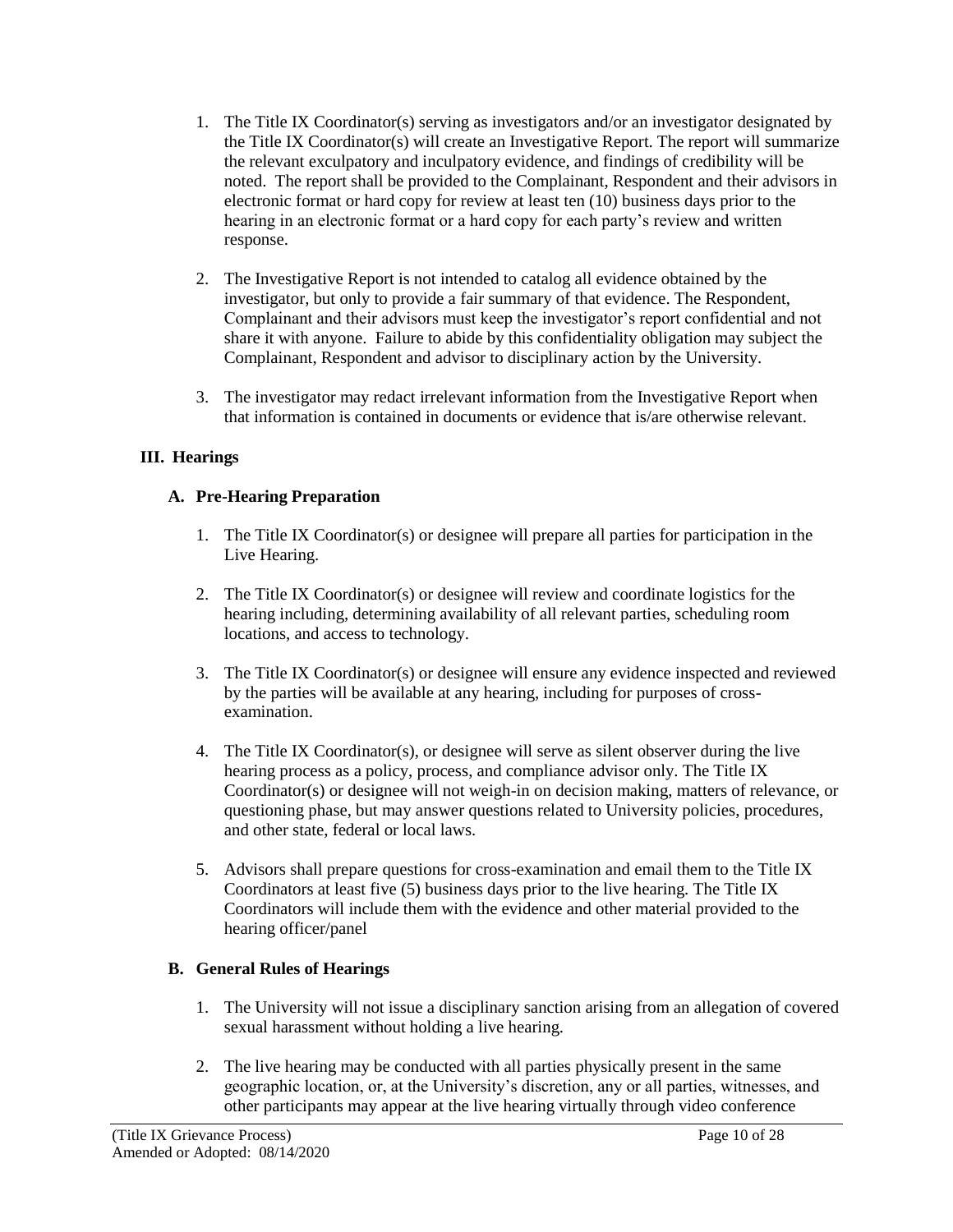options. This technology will enable participants simultaneously to see and hear each other. At its discretion, the University may delay or adjourn a hearing based on technological errors not within a party's control.

- 3. All proceedings will be recorded through audio recording. That recording will be made available to the parties for inspection and review.
- 4. Prior to obtaining access to any evidence, the parties and their advisors must sign an agreement not to disseminate any of the testimony heard or evidence obtained in the hearing or use such testimony or evidence for any purpose unrelated to the Title IX Grievance Process. Once signed, this Agreement may not be withdrawn.
- 5. The University may determine that multiple sessions or a continuance (i.e. a pause on the continuation of the hearing until a later date or time) is needed to complete a hearing. If so, the University will notify all participants and endeavor to accommodate all participants' schedules and complete the hearing as promptly as practicable.
- 6. As a general rule, no new evidence or witnesses may be submitted during the live hearing.

## **C. Participants in the live hearing**

Live hearings are not public, and the only individuals permitted to participate in the hearing are the Complainant; Respondent; Hearing Officer(s); Advisor who will cross-examine witnesses and witness; Advisor who may accompany the parties to a hearing, but may not speak for the parties and; witnesses, but only when they are being examined. All participants in the live hearing shall be subject to the University's Rules of Decorum. See Appendix A.

### **D. Complainant(s) and Respondent(s) (collectively, "Parties")**

- 1. Parties cannot waive the right to a live hearing. The University may still proceed with the live hearing in the absence of a party, and may reach a determination of responsibility in their absence, including through any evidence gathered that does not constitute a "statement" by that party.
	- For example, a verbal or written statement constituting part or all of the sexual harassment itself is not a "prior statement" that must be excluded if the maker of the statement does not submit to cross-examination about that statement. In other words, a prior statement would not include a document, audio recording, audiovisual reading, and digital media, including but not limited to text messages, emails, and social media postings, that constitute the conduct alleged to have been the act of sexual harassment under the Formal Complaint.
- 2. The University will not threaten, coerce, intimidate or discriminate against the party in an attempt to secure the party's participation.
- 3. If a party does not submit to cross-examination, the decision-maker cannot rely on any prior statements made by that party in reaching a determination regarding responsibility, but may reach a determination regarding responsibility based on evidence that does not constitute a "statement" by that party.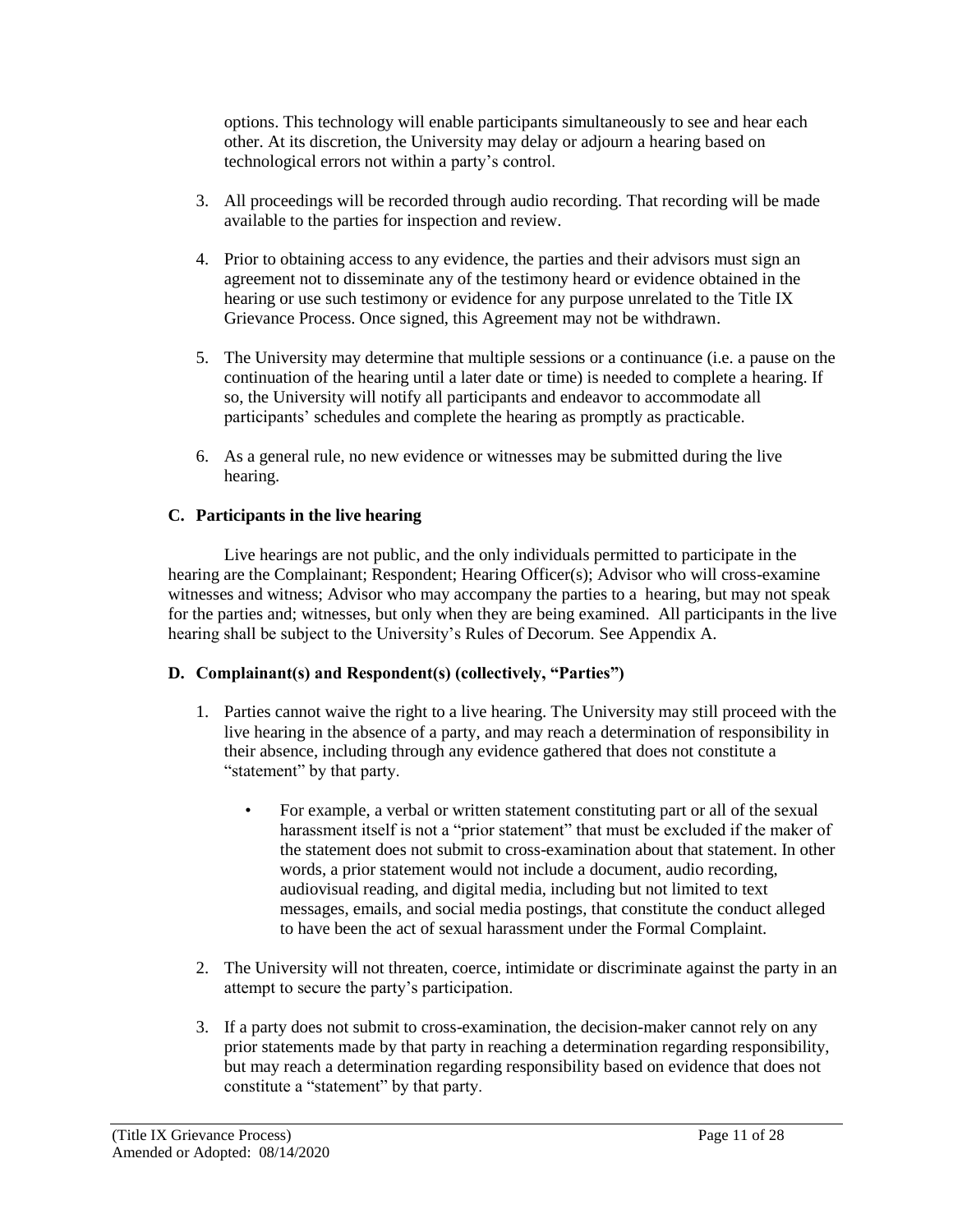- 4. The decision-maker cannot draw an inference about the determination regarding responsibility based solely on a party's absence from the live hearing or refusal to answer cross-examination or other questions.
- 5. The parties shall be subject to the University's Rules of Decorum. See Appendix A.

# **E. The Hearing Body**

- 1. At the discretion of the University, the hearing body may consist of a Hearing Officer or a Hearing Panel.
- 2. No member of the hearing body will also have served as the Title IX Coordinator, Title IX investigator, or advisor to any party in the case, nor may any member of the hearing body serve on the appeals body in the case.
- . 3. No member of the hearing body will have a conflict of interest or bias in favor of or against Complainants or Respondents generally, or in favor or against the parties to the particular case.
- 4. The hearing body will be trained on topics including how to serve impartially, issues of relevance, including how to apply the rape shield protections provided for Complainants, and any technology to be used at the hearing.
- 5. The parties will have an opportunity to raise any objections regarding a decision-maker's actual or perceived conflicts of interest or bias at the commencement of the live hearing.

# **F. Advisor to Conduct Cross-Examination**

- 1. The parties have the right to select an advisor to conduct cross-examination,, who may be, but does not have to be, an attorney.
- 2. This advisor may accompany the parties to any meeting or hearing they are permitted to attend, but may not speak for the party, except for the purpose of cross-examination.
- 3. In addition to selecting an advisor to conduct cross-examination, the parties also may select an advisor who may accompany the parties to any meeting or hearing they are permitted to attend, but may not speak for the party. Employees who are represented by a collective bargaining unit may have a Union representative present at all stages of the Grievance.
- 4. The parties are not permitted to conduct cross-examination; it must be conducted by the advisor. As a result, if a party does not select an advisor, the University will select an advisor to serve in this role for the limited purpose of conducting the cross-examination at no fee or charge to the party.
- 5. The advisor is not prohibited from having a conflict of interest or bias in favor of or against Complainants or Respondents generally, or in favor or against the parties to the particular case.
- 6. The advisor is not prohibited from being a witness in the matter.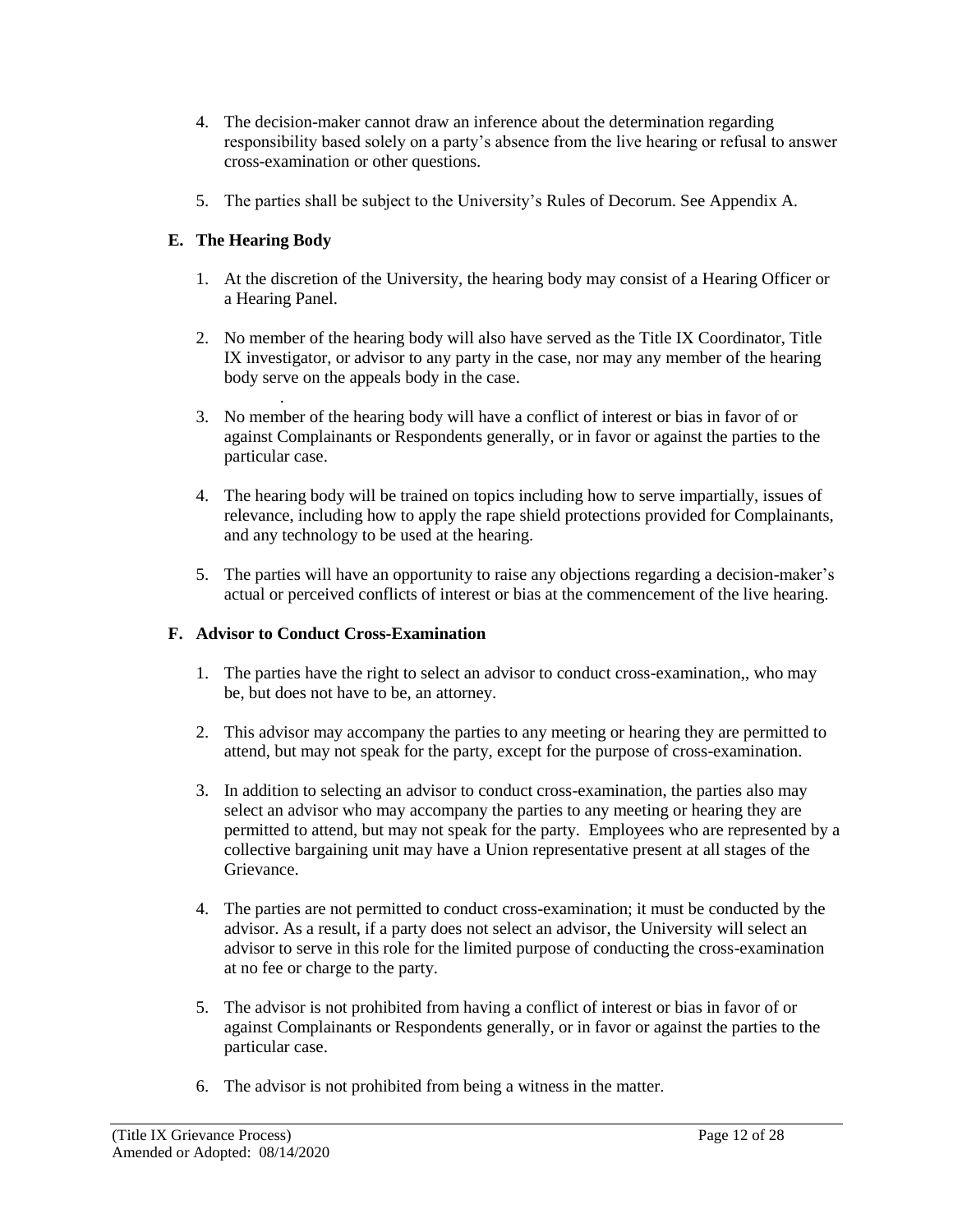- 7. If a party does not attend the live hearing, the party's advisor may appear and conduct cross-examination on their behalf.
- 8. If neither a party nor their advisor appear at the hearing, the University will provide an advisor to appear on behalf of the non-appearing party.
- 9. Advisors shall be subject to the University's Rules of Decorum, and may be removed upon violation of those Rules. See Appendix A.

## **G. Witnesses**

- 1. Witnesses cannot be compelled to participate in the live hearing, and have the right not to participate in the hearing and be free from retaliation.
- 2. If a witness does not submit to cross-examination, as described below, the decisionmaker cannot rely on any statements made by that witness in reaching a determination regarding responsibility, including any statement relayed by the absent witness to a witness or party who testifies at the live hearing.

# **H. Live Hearing Procedures**

- 1. Hearing Officer/Panel will open and establish rules and expectations for the hearing;
- 2. The Parties will each be given the opportunity to provide opening statements;
- 3. Hearing Panel/Officer will ask questions of the Parties and Witnesses;
- 4. Parties will be given the opportunity for live cross-examination after Hearing Officer/Panel conducts its initial round of questioning
- 5. During the Parties' cross-examination, the Hearing Officer/Panel will have the authority to pause cross-examination at any time for the purposes of asking its own follow up questions and at any time necessary in order to enforce the established rules of decorum.
- 6. Should a Party or the Party's Advisor choose not to cross-examine a Party or Witness, the Party shall affirmatively waive cross-examination through a written or oral statement to the Hearing Officer/Panel. A Party's waiver of cross-examination does not eliminate the ability of the Hearing Officer/Panel to use statements made by the Party.

# **I. Live Cross-Examination Procedure**

- 1. Each party's advisor will conduct live cross-examination of the other party or parties and witnesses. During this live-cross examination the advisor will ask the other party or parties and witnesses' relevant questions and follow-up questions, including those challenging credibility directly, orally, and in real time.
- 2. Before any cross-examination question is answered, the Hearing Officer or Hearing panel will determine if the question is relevant. See Appendix B. Cross-examination questions that are duplicative of those already asked, including by the Hearing Officer or Hearing panel may be deemed irrelevant if they have been asked and answered.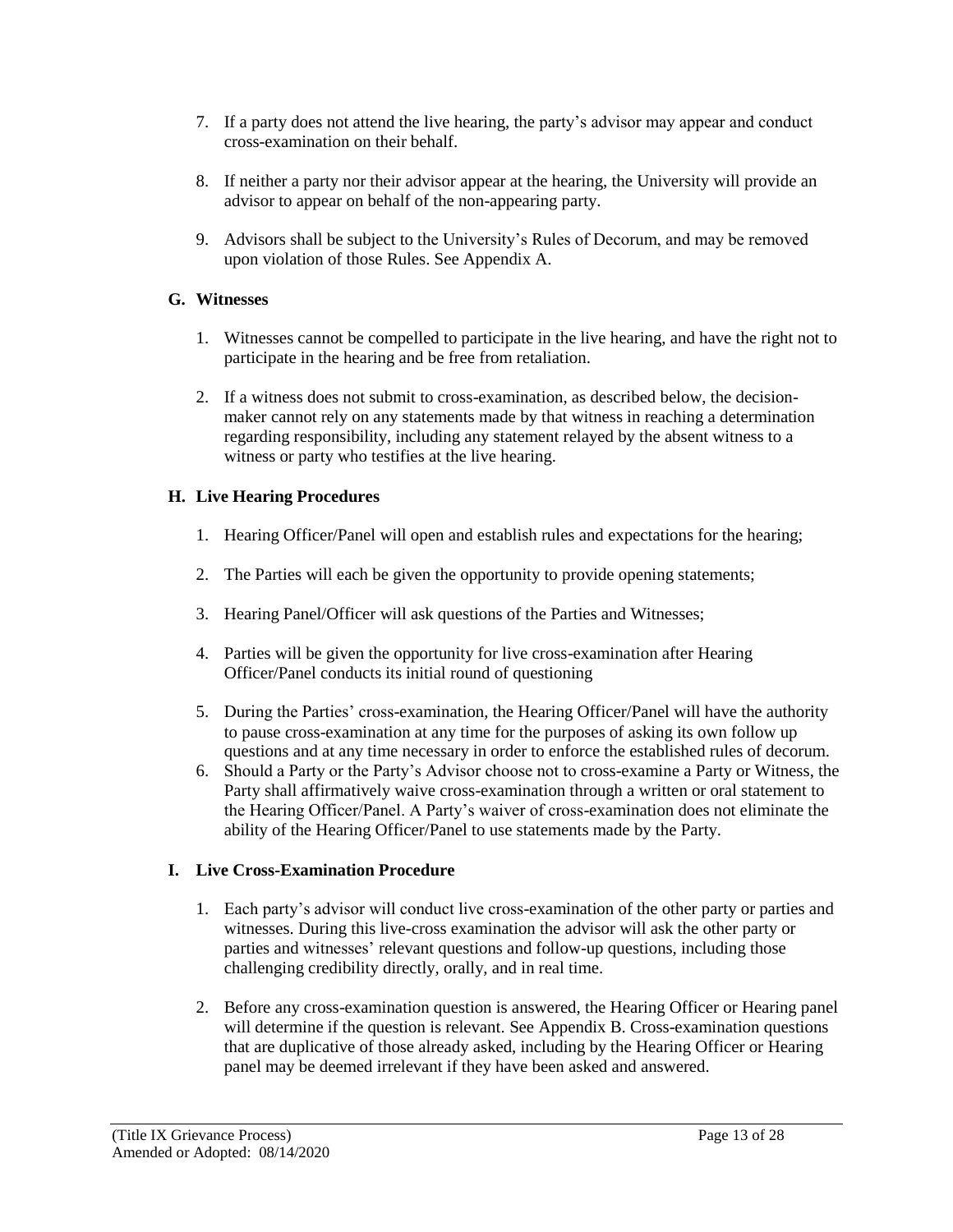### **J. Review of Recording**

1. The recording of the hearing will be available for review by the parties within 10-14 business days unless there are any extenuating circumstances. The recording of the hearing will not be provided to parties or advisors of choice.

# **K. Determination Regarding Responsibility**

### Standard of Proof – Preponderance of the Evidence

The University uses the preponderance of the evidence standard for investigations and determinations regarding responsibility of Formal Complaints covered under this Policy. This means that the investigation and hearing determines whether it is more likely than not that a violation of the Policy occurred.

For Student Respondents found responsible of a Title IX violation, sanctioning will be determined by the Hearing Officer(s). See Appendix C in the Title IX Grievance Policy for the range of sanctions for students.

For Employee Respondents found responsible of a Title IX violation, the matter will be referred to Human Resources for sanctioning. See Appendix D in the Title IX Grievance Policy for the range of sanctions for employees.

### 1. **General Considerations for Evaluating Testimony and Evidence**

- a. While the opportunity for cross-examination is required in all Title IX hearings, determinations regarding responsibility may be based in part, or entirely, on documentary, audiovisual, and digital evidence, as warranted in the reasoned judgment of the Hearing Officer or Hearing Panel.
- b. Hearing Officer/Panel shall not draw inferences regarding a party or witness' credibility based on the party or witness' status as a Complainant, Respondent, or witness, nor shall it base its judgments in stereotypes about how a party or witness would or should act under the circumstances.
- c. Generally, credibility judgments should rest on the demeanor of the party or witness, the plausibility of their testimony, the consistency of their testimony, and its reliability in light of corroborating or conflicting testimony or evidence.
- d. Credibility judgments should not rest on whether a party or witness' testimony is non-linear or incomplete, or if the party or witness is displaying stress or anxiety.
- e. Hearing Officer/Panel will afford the highest weight relative to other testimony to first-hand testimony by parties and witnesses regarding their own memory of specific facts that occurred. Both inculpatory and exculpatory (i.e. tending to prove and disprove the allegations) evidence will be weighed in equal fashion.
- f. Except where specifically barred by the Title IX Final Rule, a witness' testimony regarding third-party knowledge of the facts at issue will be allowed, but will generally be accorded lower weight than testimony regarding direct knowledge of specific facts that occurred.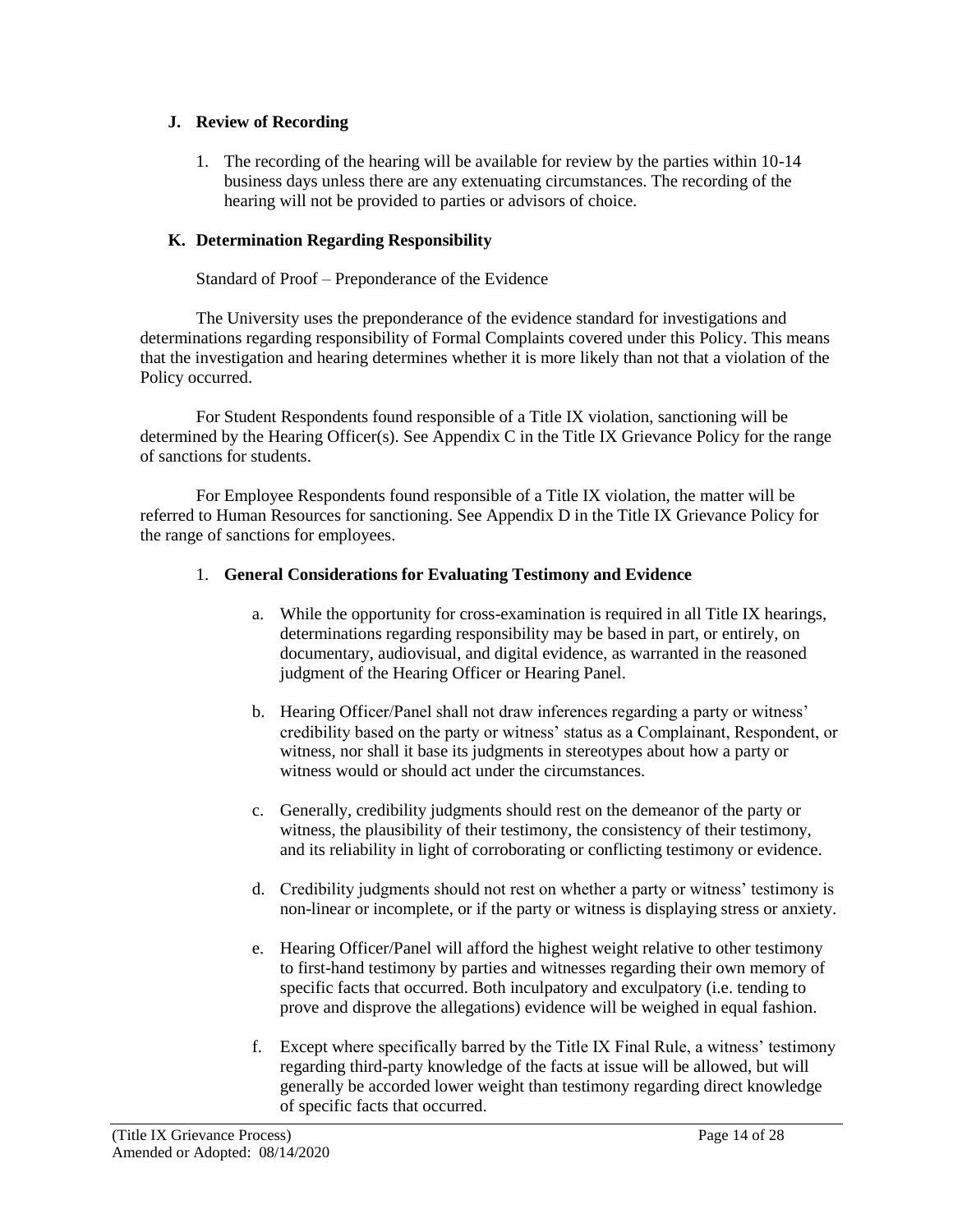- g. The Final Rule requires that the University allow parties to call "expert witnesses" for direct and cross-examination. While the expert witness will be allowed to testify and be crossed as required by the Final Rule, the Hearing Officer will be instructed to afford lower weight to non-factual testimony of the expert relative to fact witnesses. In addition, any expert testimony that is not directed to the specific facts that occurred in the case will be afforded lower weight relative to fact witnesses, regardless of whether the expert witness testimony is the subject of cross examination and regardless of whether all parties present experts as witnesses.
- h. The Final Rule requires that the University allow parties to call character witnesses to testify. While the character witnesses will be allowed to testify and be crossed-examined as required by the Final Rule, the Hearing Officer will be instructed to afford very low weight to any non-factual character testimony of any witness.
- i. The Final Rule requires that the University admit and allow testimony regarding polygraph tests ("lie detector tests") and other procedures that are outside of standard use in academic and non-academic conduct processes. While the processes and testimony about them will be allowed to testify and be crossedexamined as required by the Final Rule, the decision-maker will be instructed to afford lower weight to such processes relative to the testimony of fact witnesses.
- j. Where a party or witness' conduct or statements demonstrate that the party or witness is engaging in retaliatory conduct, including but not limited to witness tampering and intimidation, the Hearing Officer/Panel may draw an adverse inference as to that party or witness' credibility.

### 2. **Components of the Determination Regarding Responsibility**

- a. The written Determination Regarding Responsibility will be issued by the Hearing Officer simultaneously to all parties through their University email account, or other reasonable means as necessary.
- b. The Determination will include:
	- i. Identification of the allegations potentially constituting covered sexual harassment;
	- ii. A description of the procedural steps taken from the receipt of the Formal Complaint through the determination, including any notifications to the parties, interviews with parties and witnesses, site visits, methods used to gather other evidence, and hearings held;
	- iii. Findings of fact supporting the determination;
	- iv. Conclusions regarding application of the code of conduct, collective bargaining agreement, and/or University policies and whether the Respondent has or has not violated.
	- v. For each allegation:
		- 1. A statement of, and rationale for, a determination regarding responsibility;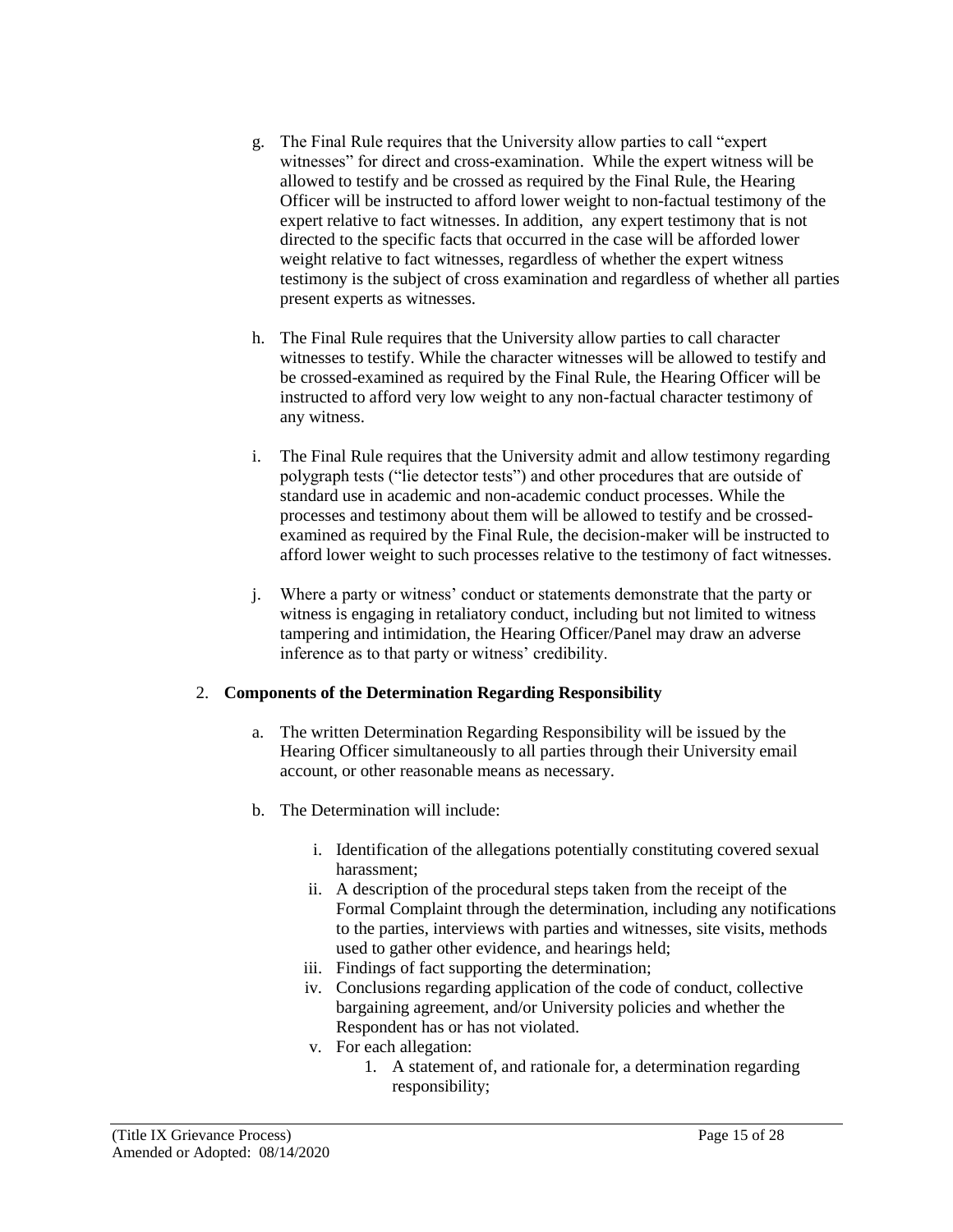- 2. A statement of, and rationale for, any disciplinary sanctions the recipient imposes on the Respondent; and
- 3. A statement of, and rationale for, whether remedies designed to restore or preserve equal access to the recipient's education program or activity will be provided by the recipient to the Complainant; and
- vi. The University's procedures and the permitted reasons for the Complainant and Respondent to appeal (described below in "Appeal").

### 3. **Timeline of Determination Regarding Responsibility**

If there are no extenuating circumstances, the determination regarding responsibility will be issued by the University within ten (10) business days of the completion of the hearing.

### 4. **Finality**

The determination regarding responsibility becomes final either on the date that the University provides the parties with the written determination of the result of the appeal, if an appeal is filed consistent with the procedures and timeline outlined in "Appeals" below, or if an appeal is not filed, the date on which the opportunity to appeal expires.

## **VI. Appeals**

- A. Student Appeal Procedures
- 1. Both Complainants and Respondents have the right to appeal (1) a dismissal of a Formal Complaint, or any allegations therein and (2) a determination regarding responsibility.
- 2. To appeal, a party must submit their written appeal within 5 business days of being notified of the decision, indicating the grounds for the appeal.
- 3. The limited grounds for appeal are:
	- a. Procedural irregularity that affected the outcome of the matter (i.e. a failure to follow the institution's own procedures);
	- b. New evidence that was not reasonably available at the time the determination regarding responsibility or dismissal was made, that could affect the outcome of the matter. A student's failure to attend a hearing or provide information during a hearing does not constitute grounds for appeal on the basis of new information.
	- c. The Title IX Coordinator, investigator(s), or decision-maker(s) had a conflict of interest or bias.
- 4. The implementation of sanctions involving loss of campus housing or class attendance may be delayed only when the responding student files an appeal regarding loss or suspension of these privileges. These privileges may be reinstated pending the conclusion of the appeal process.
- 5. The original finding and sanction(s) will stand if the appeal is not timely or is not based on the grounds listed above, and such a finding and sanction(s) are final.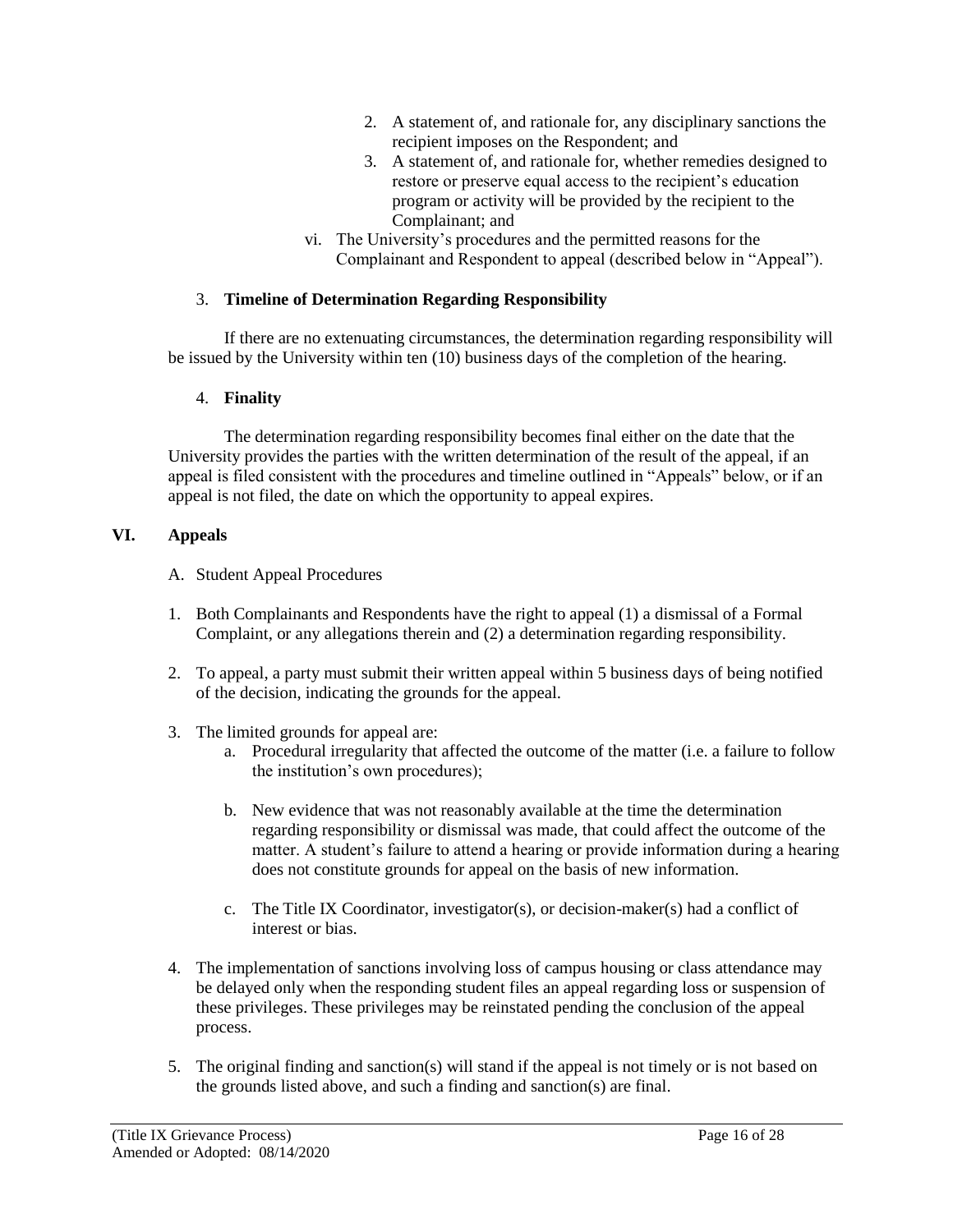- 6. When a party requests an appeal, the other party (parties) will be notified of the appeal and grounds and given an opportunity to respond with a written statement submitted to the Vice President for Student Development within five (5) business days of the notification. The written response must be received by 11:59pm on the fifth business day.
- 7. The Vice President for Student Development or designee will review the appeal and any subsequent responses and render a decision, in writing to all parties, within ten (10) business days of the final submittal deadline. There will be no further appeal.
- 8. Appeals are not intended to be full re-hearings of the complaint. Appeals are confined to a review of the written documentation or record of the original hearing and pertinent documentation regarding the grounds for appeal.
- 9. The submission of appeal stops any sanctions until a decision is reached on the appeal. Supportive Measures and remote learning opportunities/administrative leaves and suspensions with pay for employees remain available during the pendency of the appeal.
- 10. If a party appeals, the University will as soon as practicable notify the other party in writing of the appeal, however the time for appeal shall be offered equitably to all parties and shall not be extended for any party solely because the other party filed an appeal.
- 11. Outcome of appeal will be provided in writing simultaneously to both parties, and include rationale for the decision.
- 12. The decision of the Appeal is the final action of the University.

# **B. Employee Appeal Procedures**

- 1. Both Complainants and Respondents have the right to appeal (1) a dismissal of a Formal Complaint, or any allegations therein and (2) a determination regarding responsibility.
- 2. To appeal, a party must submit their written appeal within 5 business days of being notified of the decision, indicating the grounds for the appeal.
- 3. The limited grounds for appeal are:
	- a. Procedural irregularity that affected the outcome of the matter (i.e. a failure to follow the institution's own procedures);
	- b. New evidence that was not reasonably available at the time the determination regarding responsibility or dismissal was made, that could affect the outcome of the matter. Please be advised that a party's failure to attend a hearing or provide information during a hearing does not constitute grounds for appeal on the basis of new information.
	- c. The Title IX Coordinator, investigator(s), or decision-maker(s) had a conflict of interest or bias.
- 4. The implementation of sanctions may be delayed when the employee files an appeal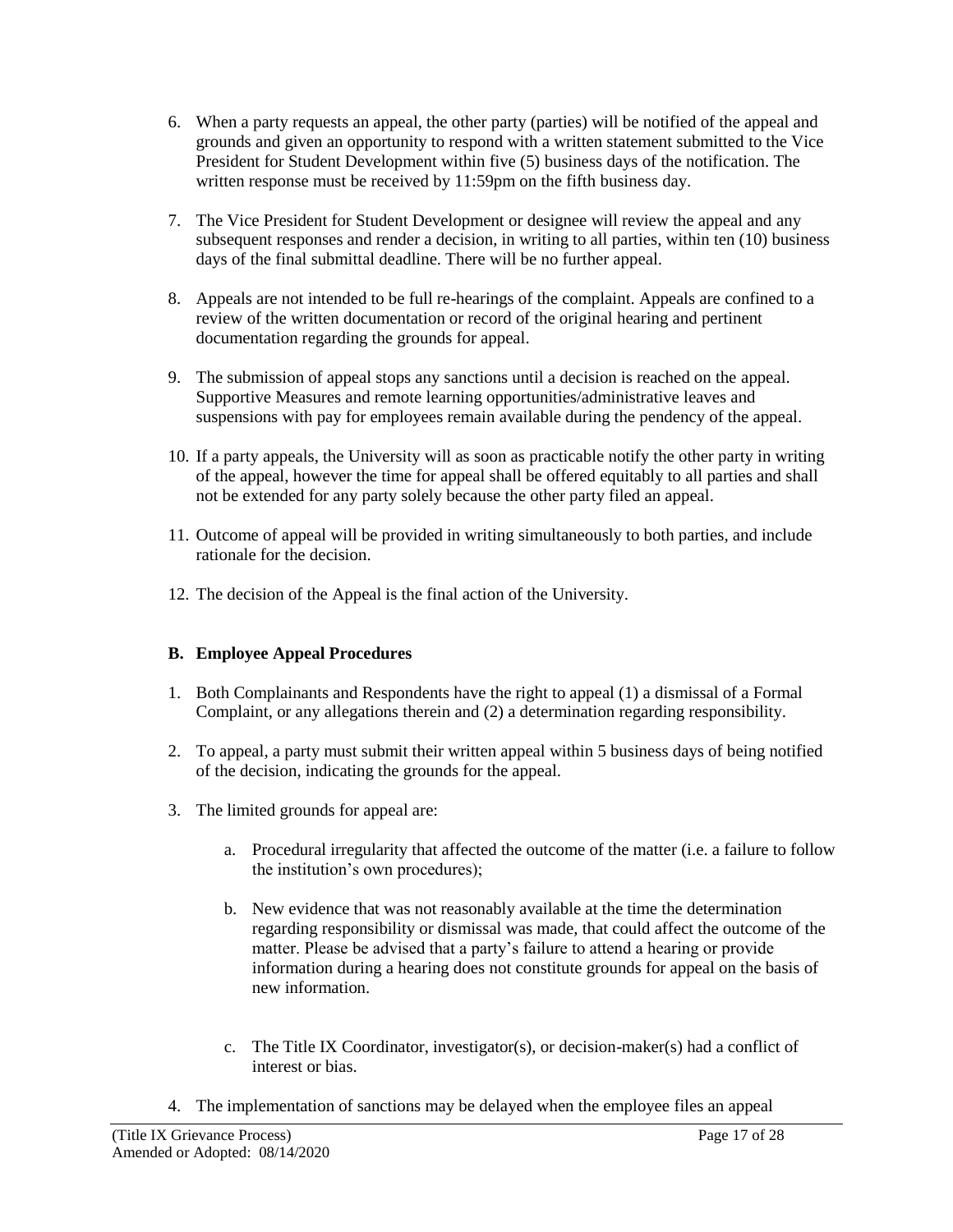- 5. The original finding and sanction(s) will stand if the appeal is not timely or is not based on the grounds listed above, and such a finding and sanction(s) are final.
- 6. When a party requests an appeal, the other party (parties) will be notified of the appeal and grounds and given an opportunity to respond with a written statement submitted to the Vice President for Human Resources or designee within five (5) business days of the notification. The written response must be received by 11:59pm on the fifth business day.
- 7. The Vice President for Human Resources, or designee will review the appeal and any subsequent responses and render a decision, in writing to all parties, within ten (10) business days of the final submittal deadline. There will be no further appeal.
- 8. Appeals are not intended to be full re-hearings of the complaint. Appeals are confined to a review of the written documentation or record of the original hearing and pertinent documentation regarding the grounds for appeal.
- 9. The submission of appeal stays any sanctions for the pendency of an appeal. Supportive Measures and remote learning opportunities/administrative leaves and suspensions with pay for employees remain available during the pendency of the appeal.
- 10. If a party appeals, the University will as soon as practicable notify the other party in writing of the appeal, however the time for appeal shall be offered equitably to all parties and shall not be extended for any party solely because the other party filed an appeal.
- 11. Outcome of appeal will be provided in writing simultaneously to both parties, and include rationale for the decision.
- 12. The decision of the Appeal is the final action of the University.

# **VII. Training**

The Title IX Coordinator, Deputy Title IX Coordinator for Students, investigators, hearing panel members, any person who facilitates informal resolution, and any person who resolves an appeal, shall receive training on the definition of Sexual Harassment and Sexual Assault, the scope of the Title IX Grievance Policy and Procedures. William Paterson University Police officers are trained to investigate and assist victims of sexual assault, dating violence, stalking, and domestic violence.

The Title IX Coordinator, Deputy Title IX Coordinator for Students, investigators shall be trained on how to conduct an investigation; shall also receive training on relevance to create an investigative report that fairly summarizes relevant evidence.

The Title IX Coordinator, Deputy Title IX Coordinator for Students, and hearing panel member shall be training how to conduct a hearing, and how to serve impartially, including by avoiding prejudgment of the facts at issue, conflicts of interest and bias.

Title IX Coordinator, Deputy Title IX Coordinator for Students, and hearing panel members shall also receive training on the use of any technology to be used at a live hearing and on the relevance of questions and evidence, including when questions and evidence about the Complainant's sexual predisposition or prior sexual behavior are not relevant.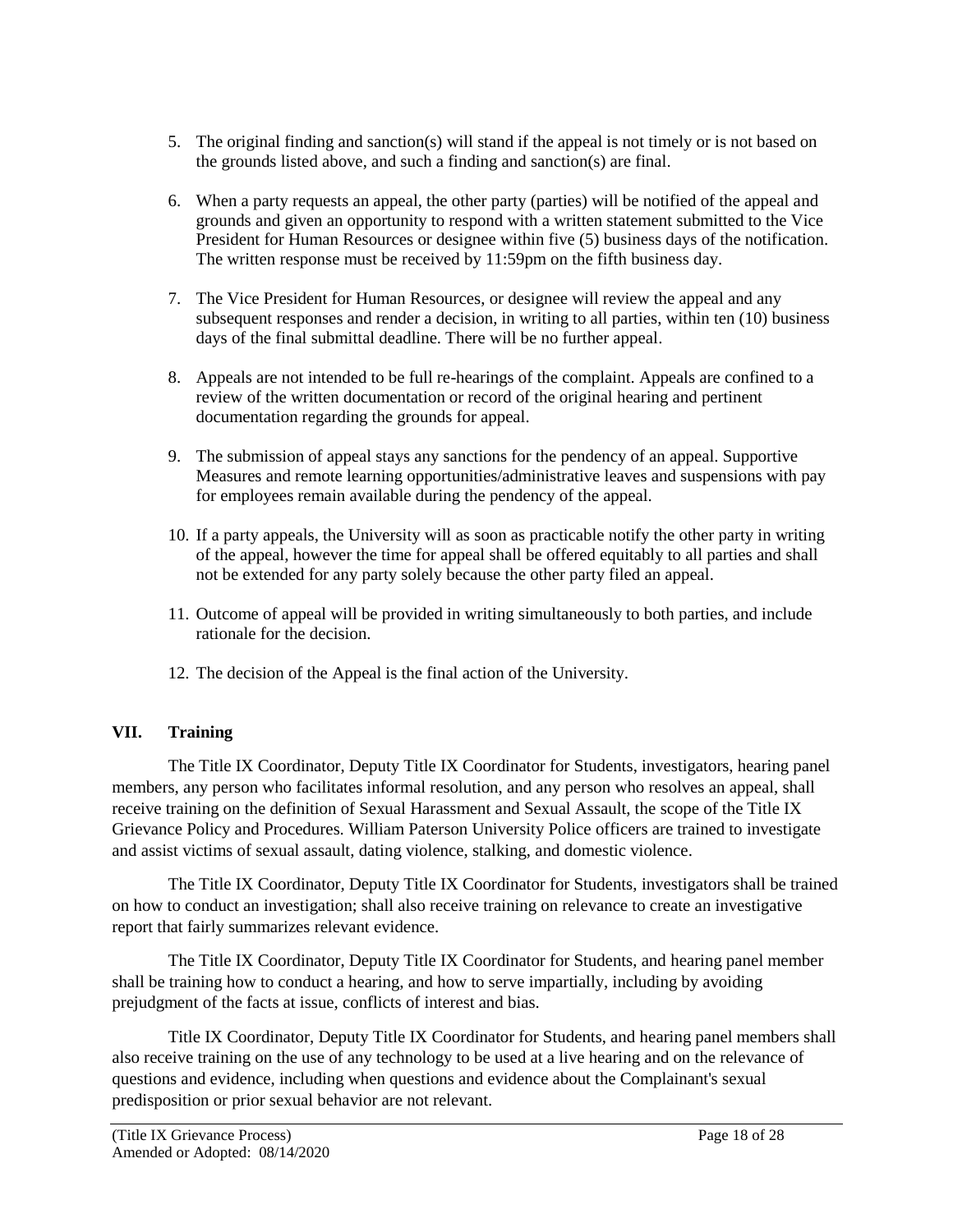The Title IX Coordinator, Deputy Title IX Coordinator for Students and any person who resolves an appeal shall be trained on the appeal process and how to serve impartially, including by avoiding prejudgment of the facts at issue, conflicts of interest and bias.

The Title IX Coordinator, Deputy Title IX Coordinator for Students, investigators, hearing panel members, any person who facilitates informal resolution, and any person who resolves an appeal will not rely upon sex stereotypes and must promote impartial investigations and adjudications of formal complaints of Sexual Harassment and Sexual Assault. The training to the extent possible will be informed by trauma informed practices.

Title IX Grievance Policy and Process training materials to the extent permitted must be made publicly available on the University's website.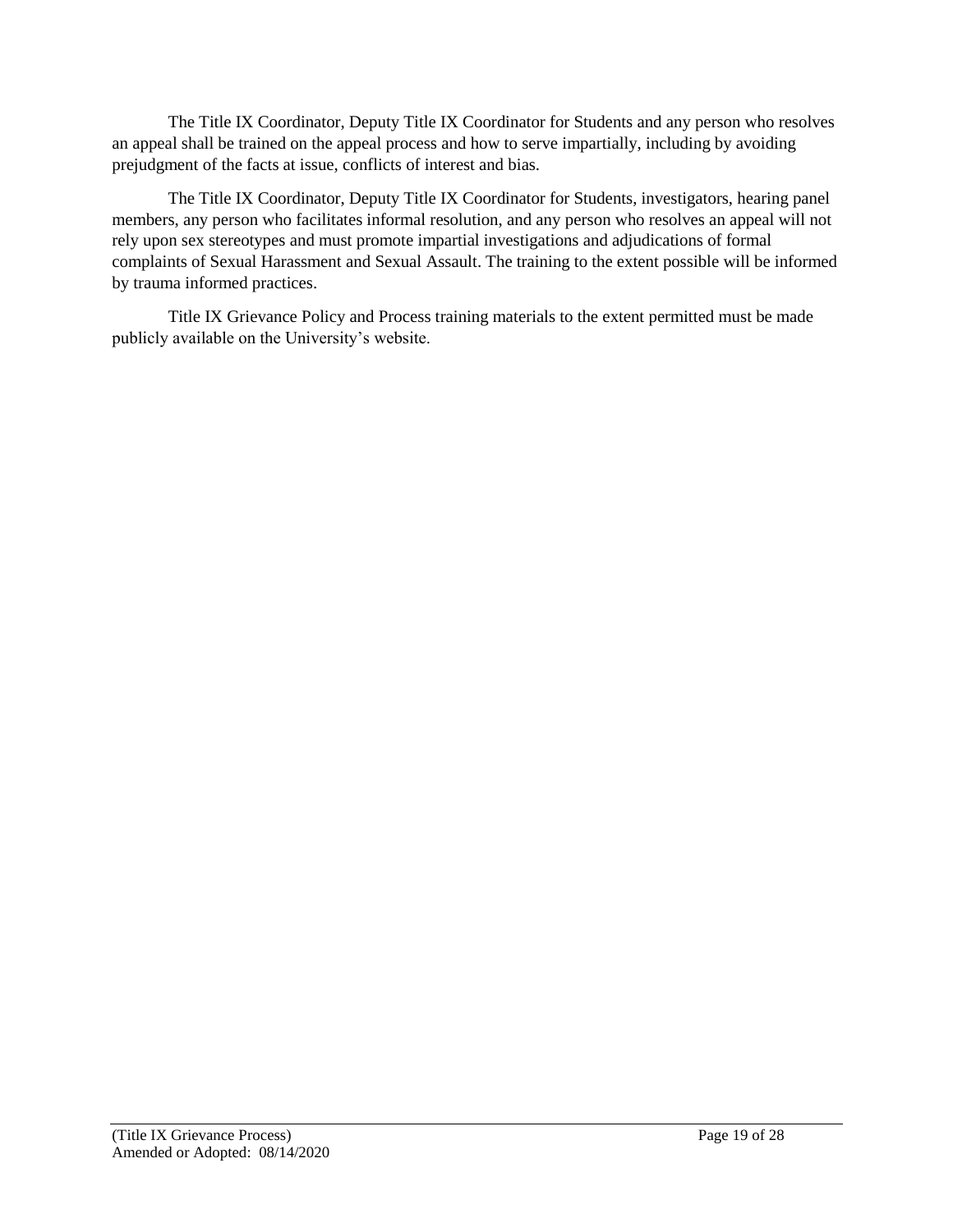## **APPENDIX A - Decorum Policy for Title IX Grievance Process Hearings**

### **Purpose of the Rules of Decorum**

Title IX hearings are not civil or criminal proceedings, and are not designed to mimic formal trial proceedings. They are primarily educational in nature, and the U.S. Department of Education, writing about Title IX in the Final Rule "purposefully designed these final regulations to allow recipients to retain flexibility to adopt rules of decorum that prohibit any party, advisor or decision-maker from questioning witnesses in an abusive, intimidating, or disrespectful manner." 85 Fed. Reg. 30026, 30319 (May 19, 2020). The Department has determined that institutions "are in a better position than the Department to craft rules of decorum best suited to their educational environment" and to build a hearing process that will reassure the parties that the University "is not throwing a party to the proverbial wolves." Id.

To achieve this purpose, institutions may provide for reasonable rules of order and decorum, which may be enforced through the removal of an advisor who refuses to comply with the rules. Id., at 30320. As the Department explains, the removal process "incentivizes a party to work with an advisor of choice in a manner that complies with a recipient's rules that govern the conduct of a hearing, and incentivizes colleges and universities to appoint advisors who also will comply with such rules, so that hearings are conducted with respect for all participants." Id.

At base, these Rules of Decorum require that all parties, advisors of choice, and institutional staff treat others who are engaged in the process with respect.

The rules and standards apply equally to all Parties and their Advisors regardless of sex, gender, or other protected class, and regardless of whether they are in the role of Complainant or Respondent.

### **Rules of Decorum**

The following Rules of Decorum are to be observed in the hearing and applied equally to all parties (meaning the Complainant and Respondent) and advisors:

- 1. Questions must be conveyed in a neutral tone.
- 2. Parties and advisors will refer to other parties, witnesses, advisors, and institutional staff using the name and gender used by the person and shall not intentionally mis-name or mis-gender that person in communication or questioning.
- 3. No party may act abusively or disrespectfully during the hearing toward any other party or to witnesses, advisors, or decision-makers.
- 4. While an advisor may be an attorney, we expect all advisors to follow these Rules of Decorum.
- 5. The advisor may not yell, scream, badger, or physically ''lean in'' to a party or witness's personal space. Advisors may not approach the other party or witnesses without obtaining permission from the Hearing Officer/Panel.
- 6. The advisor may not use profanity or make personal attacks upon a party or witness. Questions are meant to be interrogative statements used to test knowledge or understand a fact; they may not include accusations within the text of the question.
- 7. The advisor may not ask repetitive questions. This includes questions that have already been asked by the Hearing Officer/Panel, the advisor in cross-examination, or in direct testimony.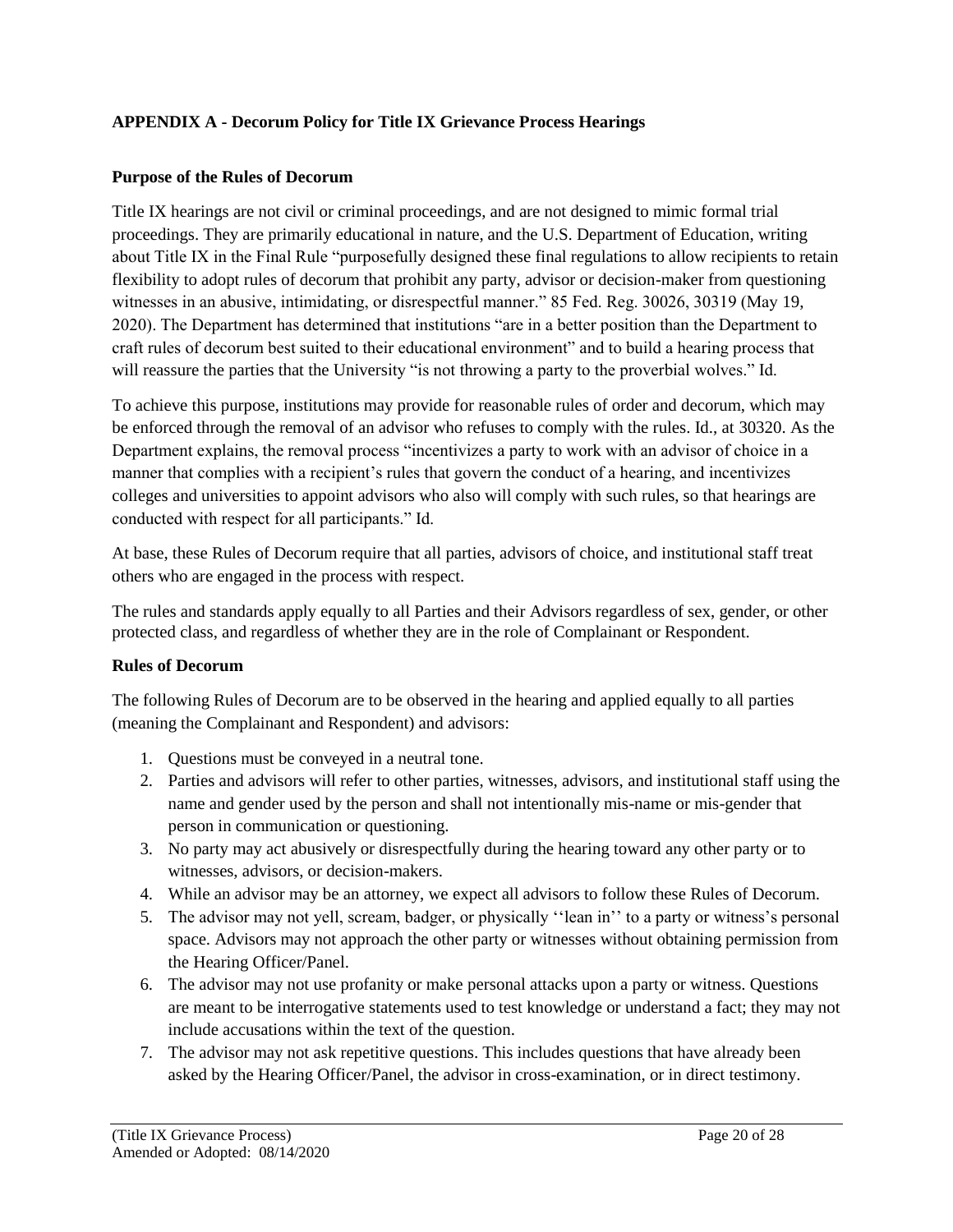When the Hearing Officer/Panel determines a question has been "asked and answered" or is otherwise not relevant, the advisor must move on.

8. Parties and advisors may take no action at the hearing that a reasonable person in the shoes of the affected party would see as intended to intimidate that person (whether party, witness, or official) into not participating in the process or meaningfully modifying their participation in the process.

# **Warning and Removal Process**

The Hearing Officer/Panel shall have sole discretion to determine if the Rules of Decorum have been violated. The Hearing Officer/Panel will notify the offending person of any violation of the Rules.

Upon a second or further violation of the Rules, the Hearing Officer/Panel shall have the discretion to remove the offending person or allow them to continue participating in the hearing or other part of the process.

Where the University Hearing Board Member(s) removes a party's Advisor, the Party may select a different advisor of their choice, or accept an advisor provided by the institution for the limited purpose of cross-examination at the hearing. Reasonable delays, including the temporary adjournment of the hearing, maybe anticipated should an advisor be removed. A party cannot serve as its own Advisor in this circumstance.

The University Hearing Board Member(s) shall document any decision to remove an advisor in the written determination regarding responsibility.

# **Removal of Advisor from Live Hearings**

For flagrant, multiple, or continual violations of the decorum process, in one or more proceedings, advisors may be prohibited from participating in future proceedings at the institution in the advisor role on a temporary or permanent basis. Evidence of violation(s) of this agreement will be gathered by the Title IX Coordinators, Director of Student Conduct, or a designee of either and presented to the Vice President for Student Affairs for cases involving students/Director of Human Resources for cases involving employees/Other Appropriate Staff Member. The Advisor accused may provide an explanation or alternative evidence in writing for consideration by the Vice President for Student Development for cases involving students. The Vice President of Human Resources for cases involving employees/Other Appropriate Staff Member.

Such evidence or explanation is due within fifteen (15) calendar days of receipt of a notice of a charge of re-disclosure or improper access to records. There shall be no right to a live hearing, testimony, or crossexamination. The Vice President for Student Development for cases involving students/Vice President of Human Resources for cases involving employees/Other Appropriate Staff Member shall consider the evidence under a preponderance of the evidence standard and issue a finding in writing and, if the finding is Responsible, shall include a Sanction.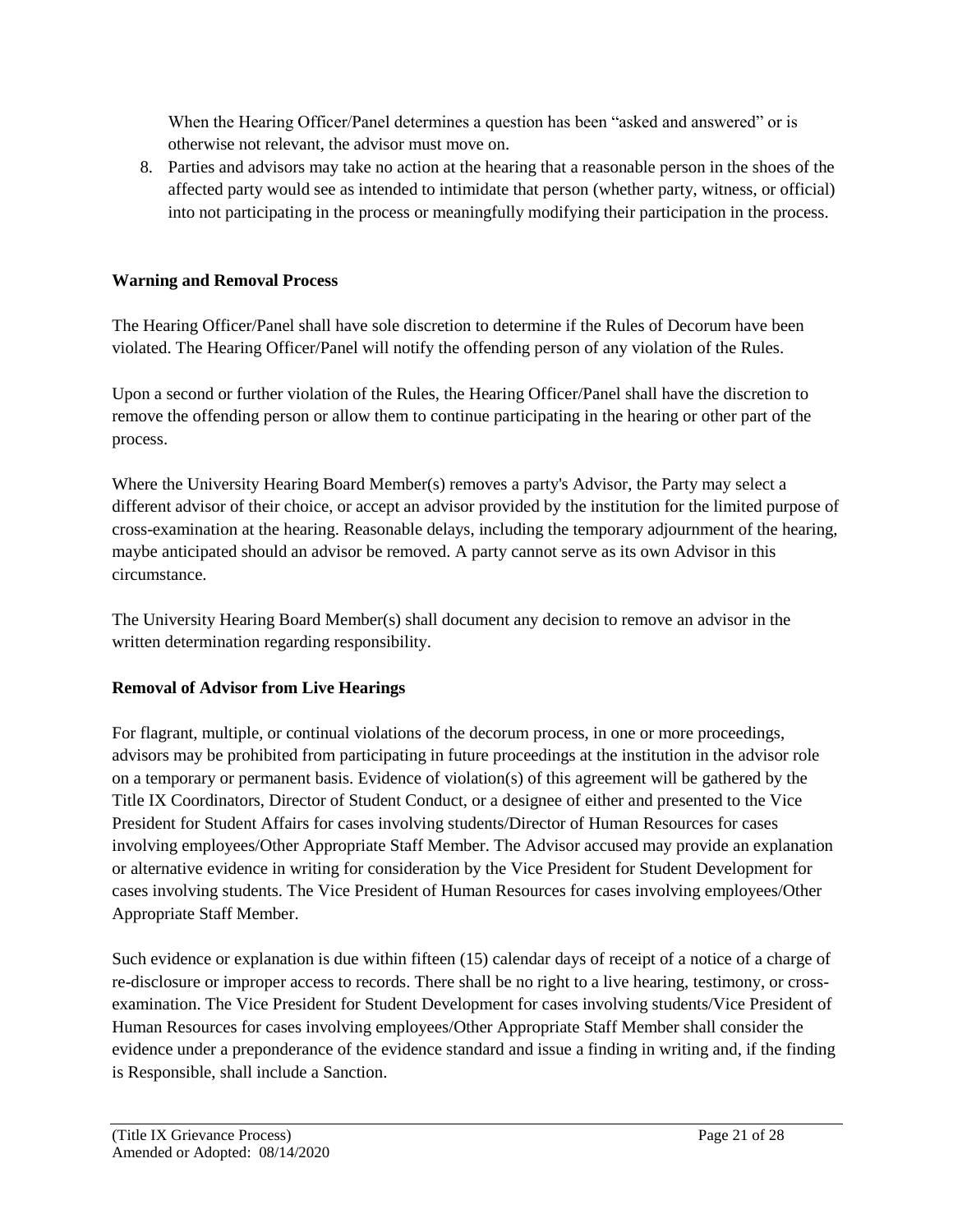The finding shall be issued in writing to all Parties and Advisors (if there is a current case pending) within thirty (30) days unless extended for a good cause. There is no appeal of this finding. Sanctions shall be higher for intentional re-disclosure of records than for negligent re-discourse. In the event that an Advisor is barred permanently or for a term from serving in the role as Advisor in the future, they may request a review of that bar from the Vice President for Student Development for cases involving students/Vice President of Human Resources for cases involving employees/Other Appropriate Staff Member no earlier than three-hundred and sixty-five (365) days after the date of the findings letter.

# **Relevant Questions Asked in Violation of the Rules of Decorum**

Where an advisor asks a relevant question in a manner that violates the Rules, such as yelling, screaming, badgering, or leaning-in to the witness or party's personal space, the question may not be deemed irrelevant by the decision-maker simply because of the manner it was delivered. Under that circumstance, the decision-maker will notify the advisor of the violation of the Rules, and, if the question is relevant, will allow the question to be re-asked in a respectful, non-abusive manner by the advisor (or a replacement advisor, should the advisor be removed for violation of the Rules).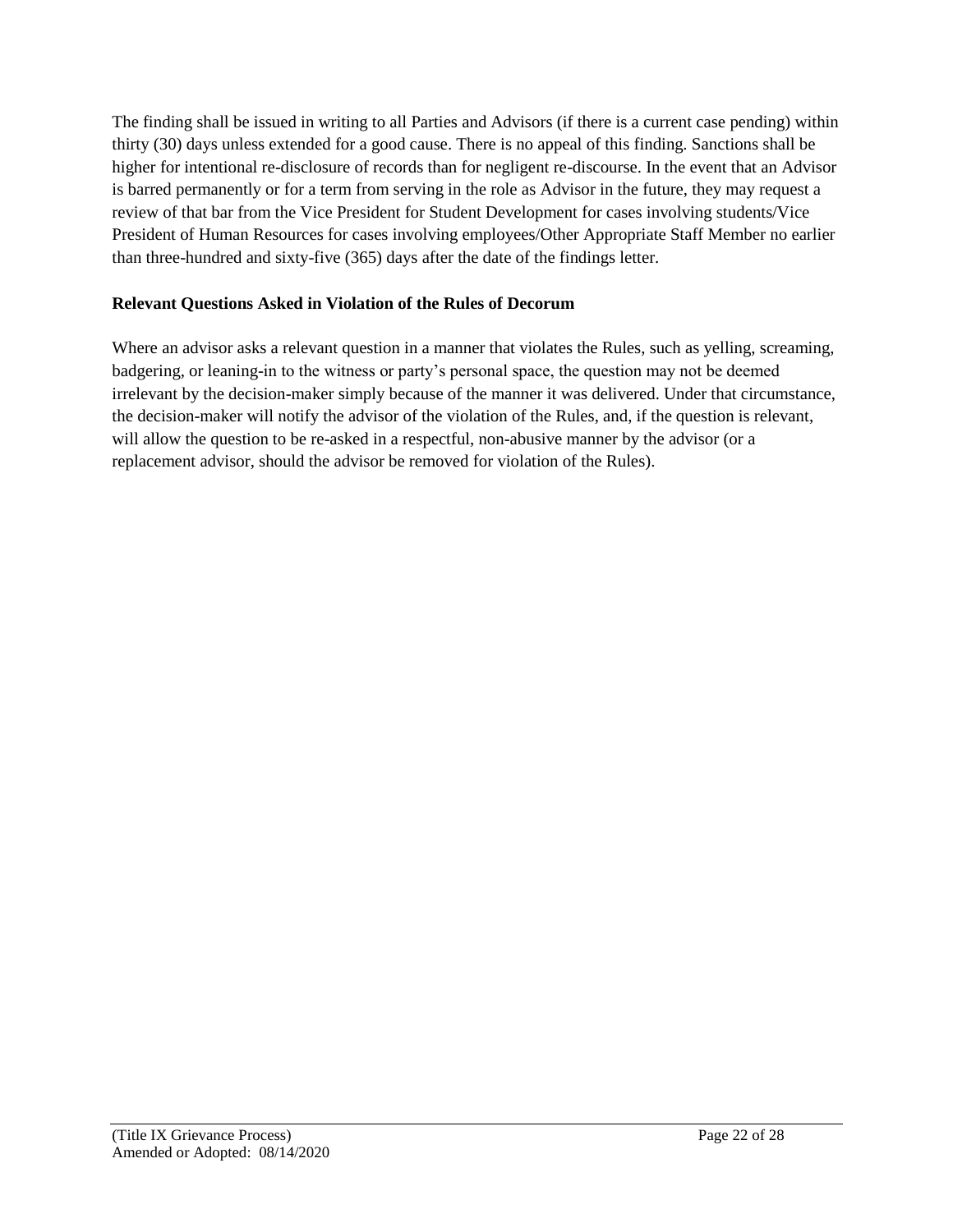## **APPENDIX B – Guide for Determining Relevance**

#### **Guide for Determining Relevance**

Only relevant cross-examination and other questions may be asked of a party or witness. Before a Complainant, Respondent, or witness answers a cross-examination or other question, the decisionmaker(s) must first determine whether the question is relevant and explain any decision to exclude a question as not relevant.

### **1. What is a Relevant Question?**

a. Plain and Ordinary meaning

Basically, a relevant question will ask whether the facts material to the allegations under investigation are more or less likely to be true. A question not directly related to the allegations will generally be irrelevant. Officials should use common sense in this understanding. Things may be interesting or surprising but not be relevant.

b. Aid Decision Maker

Relevant decisions should be made on a question-by-question basis, looking narrowly at whether the question seeks information that will aid the decision-maker in making the underlying determination.

The relevance decision should not be based on who asked the question, their possible (or clearly stated) motives, who the question is directed to, or the tone or style used to ask about the fact. Relevant decisions should not be based in whole or in part upon the sex or gender of the party for whom it is asked or to whom it is asked, nor based upon their status as Complainant or Respondent, past status as Complainant or Respondent, any organizations of which they are a member, or any other protected class covered by federal or state law (e.g. race, sexual orientation, disability).

c. Relevant but Abusive

If a question is relevant but offered in an abusive or argumentative manner, the decision-maker has the discretion to ask the advisor to rephrase the question in an appropriate manner, consistent with the institution's decorum policy for hearings.

d. Prejudicial value can outweigh probative value if relevant

Much of the content within these hearings may be considered sensitive and/or embarrassing by parties or advisors. However, relevant questions need to be considered even if a party or advisor believes the danger of unfair prejudice substantially outweighs their probative value. Only irrelevant questions (detailed below), including about the Complainant's prior sexual history, may be excluded.

### **2. What is an Irrelevant Question?**

Questions and evidence about the Complainant's sexual predisposition or prior sexual behavior are not relevant, unless:

a. Such questions and evidence about the Complainant's prior sexual behavior are offered to prove that someone other than the Respondent committed the conduct alleged by the Complainant, or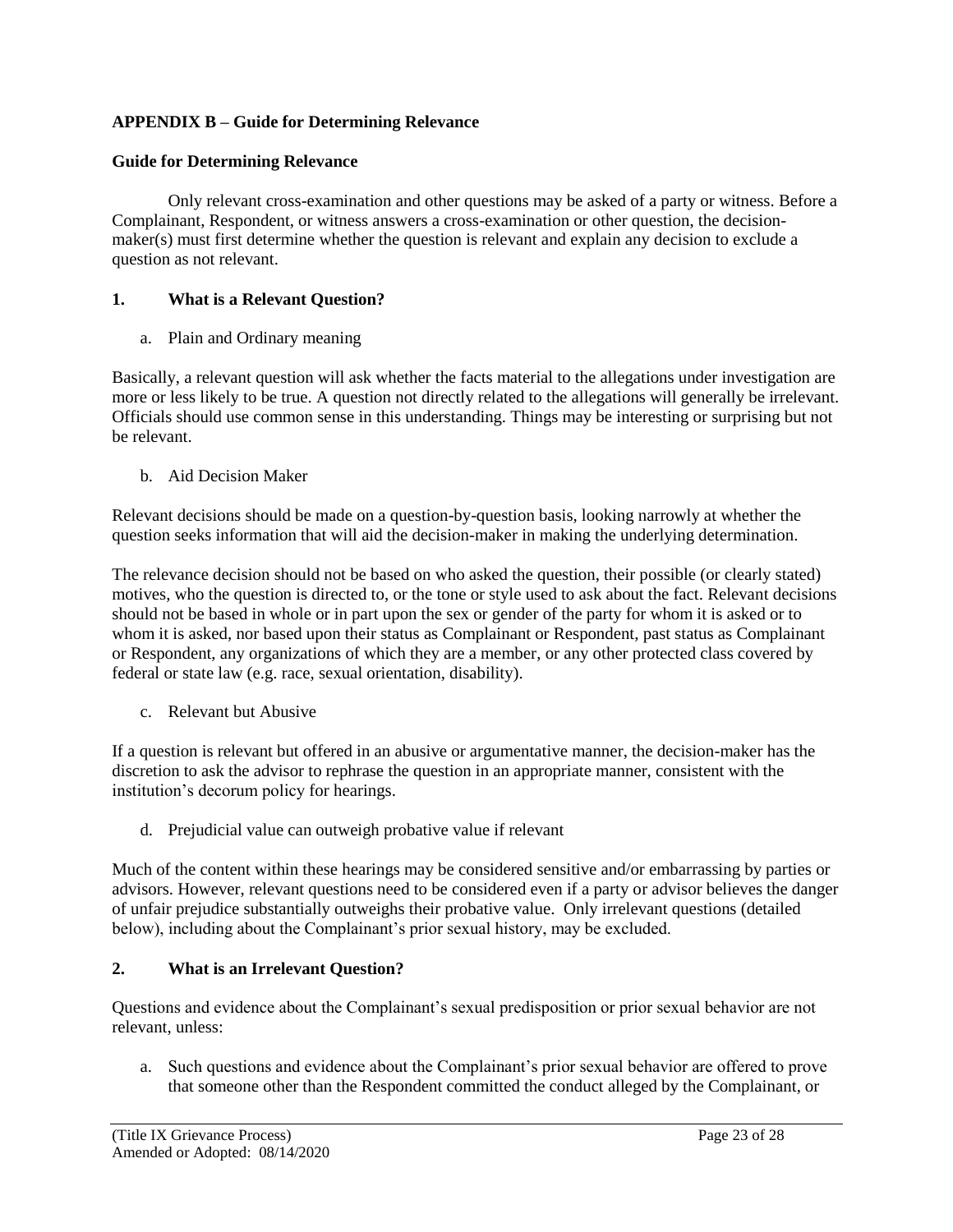- b. If the questions and evidence concern specific incidents of the Complainant's prior sexual behavior with respect to the Respondent and are offered to prove consent.
- c. Information protected by legally-recognized privilege are irrelevant
- d. Questions that constitute, or seek disclosure of, information protected under a legally-recognized privilege are irrelevant. Depending on your state, individuals with legal privilege may include medical providers (physician, dentist, podiatrist, chiropractor, and nurse), psychologists, clergy, rape crisis counselors, and social workers.
- e. Questions that seek information about any party's medical, psychological, and similar records are irrelevant unless the party has given voluntary, written consent to disclose Medical Records.
- f. Duplicative Questions may be irrelevant Questions that repeat, in sum or substance, questions already asked by the decision-maker prior to cross-examination, or by a party's advisor during cross-examination (and if part of your process, during direct examination), may be ruled duplicative, and therefore irrelevant.

### **3. How should the decision-maker reach a relevance determination?**

- a. If the decision-maker is a single individual, the decision-maker will be solely responsible for determining the relevance of the question before it is asked.
- b. If the decision-maker is a panel, the panel's Chair will make all determinations of relevance.

### **4. What should the relevance determination consist of?**

a. The Department of Education explains that the Final Rule "does not require a decision-maker to give a lengthy or complicated explanation" in support of a relevance determination. Rather, "it is sufficient, for example, for a decision maker to explain that a question is irrelevant because the question calls for prior sexual behavior information without meeting one of the two exceptions, or because the question asks about a detail that is not probative of any material fact concerning the allegations."

### **When Determining Relevance – Only Brief Explanation Needed**

b. As such, the decision-maker need only provide a brief explanation of the determination, which will ordinarily consist of one of the following statements depending on the situation.

### **5. Examples of Determinations**

- a. Generally probative questions
	- i. The question is relevant because it asks whether a fact material to the allegations is more or less likely to be true.
	- ii. The question is irrelevant because it asks about a detail that does not touch on whether a material fact concerning the allegations is more or less likely to be true.
- b. Question about Complainant's Prior Sexual Behavior or Sexual Predisposition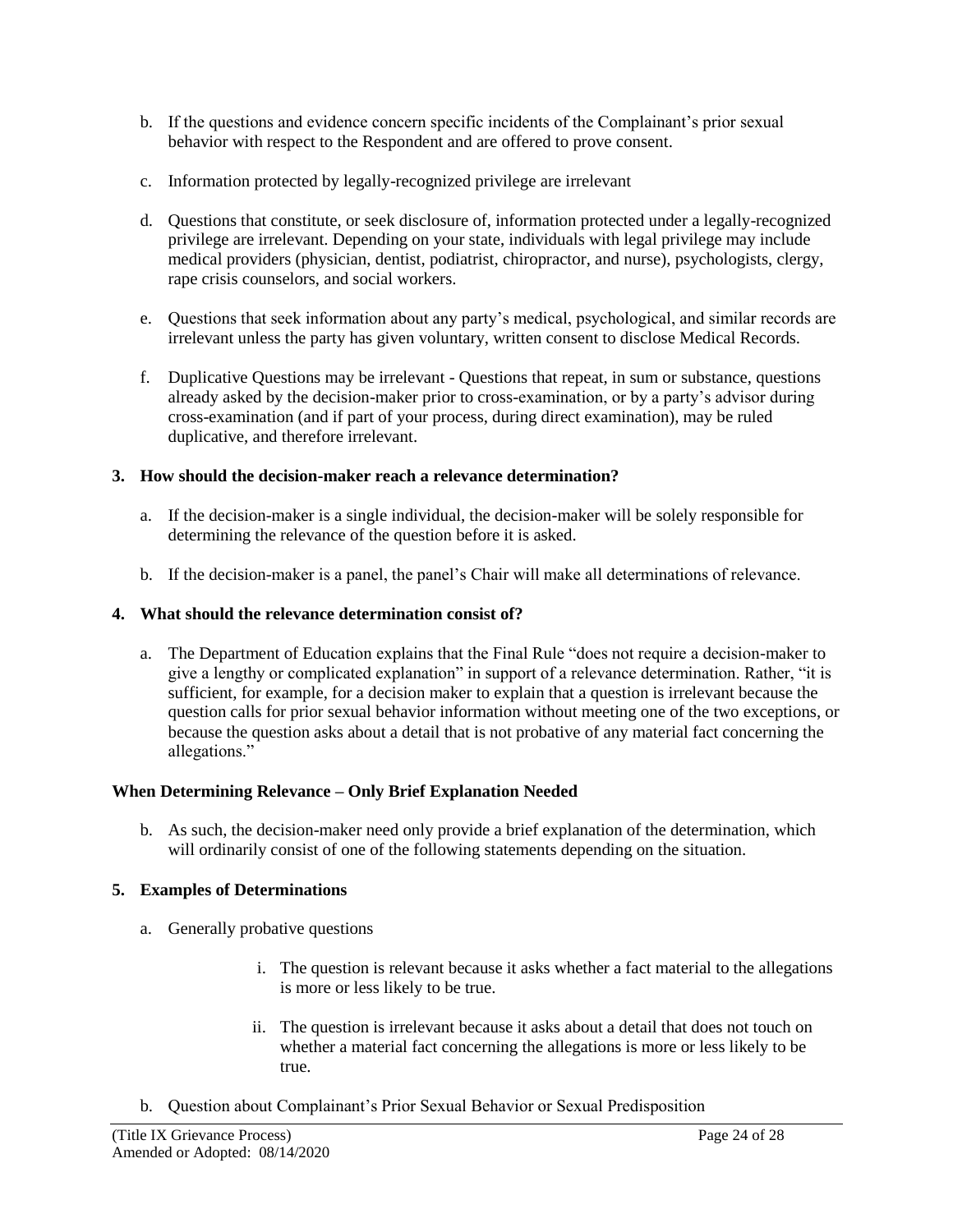i. The question is relevant because although it calls for prior sexual behavior information about the Complainant, it meets one of the two exceptions to the rape shield protections), and it tends to prove that a material fact at issue is more or less likely to be true

Exception one: The question is asked to prove that someone other than the Respondent committed the conduct alleged by the Complainant.

Exception two: The question concerns specific incidents of the Complainant's prior sexual behavior with respect to the Respondent and is asked to prove consent

- ii. The question is irrelevant because it calls for prior sexual behavior information about the Complainant without meeting one of the two exceptions to the rape shield protections.
- c. Question regarding Privileged Information
	- i. The question is irrelevant because it calls for information shielded by a legallyrecognized privilege.
	- ii. The question is relevant because, although it calls for information shielded by a legally-recognized privilege, that privilege has been waived in writing, and the question tends to prove that a material fact at issue is more or less likely to be true.
- d. Questions about Undisclosed Medical Records
	- i. The question is irrelevant because it calls for information regarding a party's medical, psychological, or similar record without that party's voluntary, written consent.
	- ii. This question is relevant because although it calls for a party's medical, psychological, or similar records, that party has given their voluntary, written consent to including this material, and it tends to prove that a material fact at issue is more or less likely to be true.

# **6. Duplicative Questions**

The question is irrelevant because it is duplicative of a question that was asked and answered.

When Necessary, Longer Explanation Provided in Determination-

- a. The relevance determination will be conveyed orally, except as needed to accommodate a disclosed disability of a hearing participant, and all relevance determinations will be preserved in the record of the proceeding.
- b. The parties and/or their advisors may ask the decision-maker to reconsider their relevance decision?
- c. Any party or their advisor request that the decision-maker reconsider their relevance determination?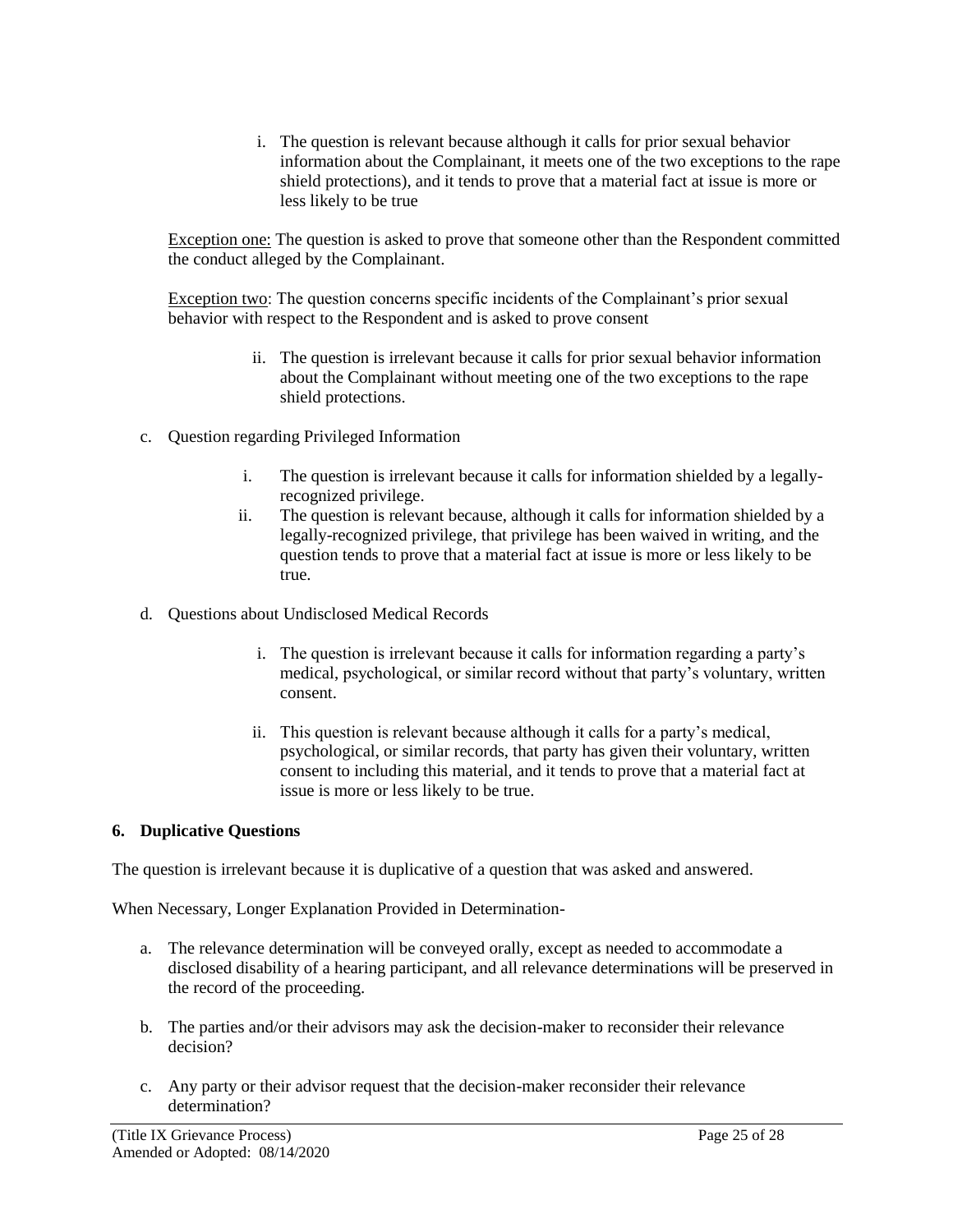d. The decision-maker may deny or grant the request to reconsider. This determination is final, but may be subject to appeal under the Title IX Grievance Process.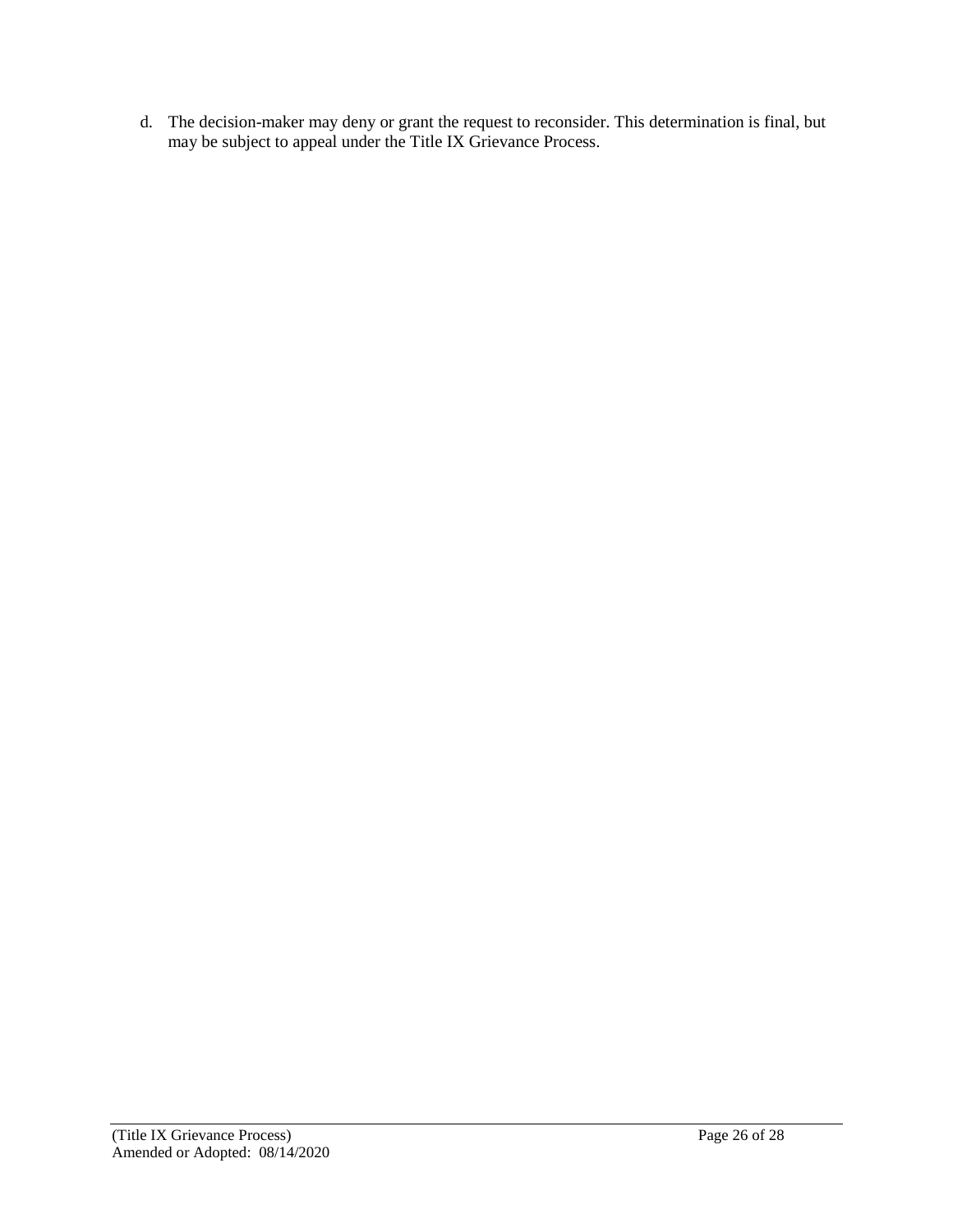#### **Appendix C – Alternative Resolution**

Alternative Resolution is a voluntary process within the Title IX Grievance Process for Sexual Harassment Complaints that is grounded in Restorative Justice. The Alternative Resolution permits methods (i.e. facilitated conversations, shutting, circling, and mediation) of resolving incidents when the Complainant does not want a formal investigation. Or, when the Title IX Coordinator(s) may seek to resolve certain cases through an alternative resolution process involving both the Complainant and Respondent.

*For example, a Complainant and Respondent may agree with the Title IX Coordinator that education and training for the Respondent are an appropriate and sufficient response in a particular case, or that a No Contact order between the parties provides remediation for the Complainant;* 

*Or, a Respondent who fully participates in the process will not be charged with a violation of University Policy. The alternative resolution process will be designed to eliminate the Prohibited Conduct, prevent its recurrence, and remedy its effects in a manner that meets the needs of the Complainant while still maintaining the safety of the overall campus community.*

#### **However, the University will not use mediation to resolve cases involving allegations of sexual assault.**

Alternative resolution can take place during the preliminary assessment, the formal investigation, or after its conclusion. If, based on the information known about the incident, the Title IX Coordinators believes such a resolution is possible, the Title IX Coordinators will contact the Complainant. If the Complainant agrees, the Title IX Coordinator will then contact the Respondent. The Alternative Resolution process allows a Respondent in a cases to accept responsibility for their behavior and/or potential Harm.

If both Complainant and Respondent are satisfied with the proposed resolution and the Title IX Coordinator believes the resolution satisfies the University's obligation to provide a safe and non-discriminatory environment for all students, the resolution will be implemented, the disciplinary process will be concluded, the matter will be closed, and both parties will be provided with written notice of the resolution. If these efforts are unsuccessful, the investigation and/or disciplinary process will continue. Before starting these discussions, the Title IX Coordinators will notify the Complainant and Respondent in writing that each has the right to end the informal process at any time.

#### **Alternative Resolution Requirements for Participation**

The Alternative Resolution process will only be used at the request and agreement of **both** the Reporting Party and Respondent and under the direction of the Deputy Title IX Coordinator for Students, Title IX Coordinator, or designee.

In order for the alternative resolution process to be appropriate **both** parties must have an understanding and agree on the necessary elements of the process. Both the Reporting Party and Respondent will have to agree to established terms should they wish to participate in the alternative resolution process.

For matters of sexual assault, domestic & dating violence, the Alternative Resolution process may only be offered after a formal complaint is filed.

#### **The University will not offer or facilitate an alternative resolution process to resolve allegations that an employee sexually harassed a student, matters of sexual assault, or sexual violence.**

#### **Alternative Resolution Education Outcomes for Students**